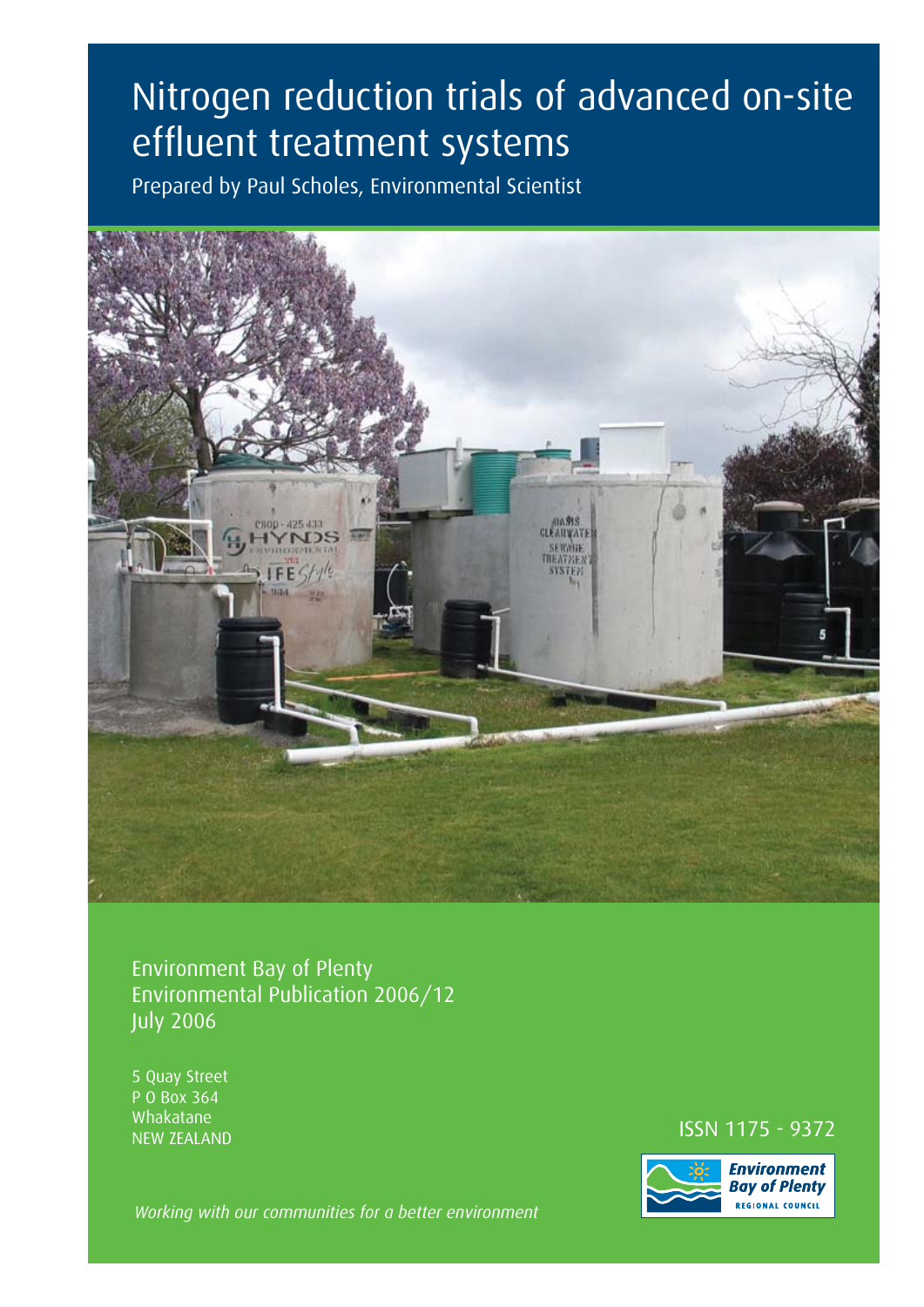### **Acknowledgements**

Thanks to all for contributing the time and energy to make this project happen and special thanks to Janine Barber (Environment Bay of Plenty), Andy Bainbridge (Rotorua District Council), suppliers of Advanced On-Site Effluent Treatment Systems, Environment Waikato, Harrison and Grierson.

The combined effort and cooperation of many parties have contributed to this project:

**Environment Bay of Plenty:** Janine Barber, Paul Futter, Paul Scholes **Rotorua District Council:** Paul Cooper, Andy Bainbridge, Alison Lowe, Sean Barnes, Dave Anderson **Environment Waikato:** Urlwyn Trebilco, Brent Fletcher **Hynds Environmental:** Niki Johnstone **Devan Blue:** Karl Geiseler **Innoflow:** Jim Buchan, Keith Martin **Smith & Loveless:** Dan Sharkey **Oasis Clearwater:** Rob White, Lewis Austin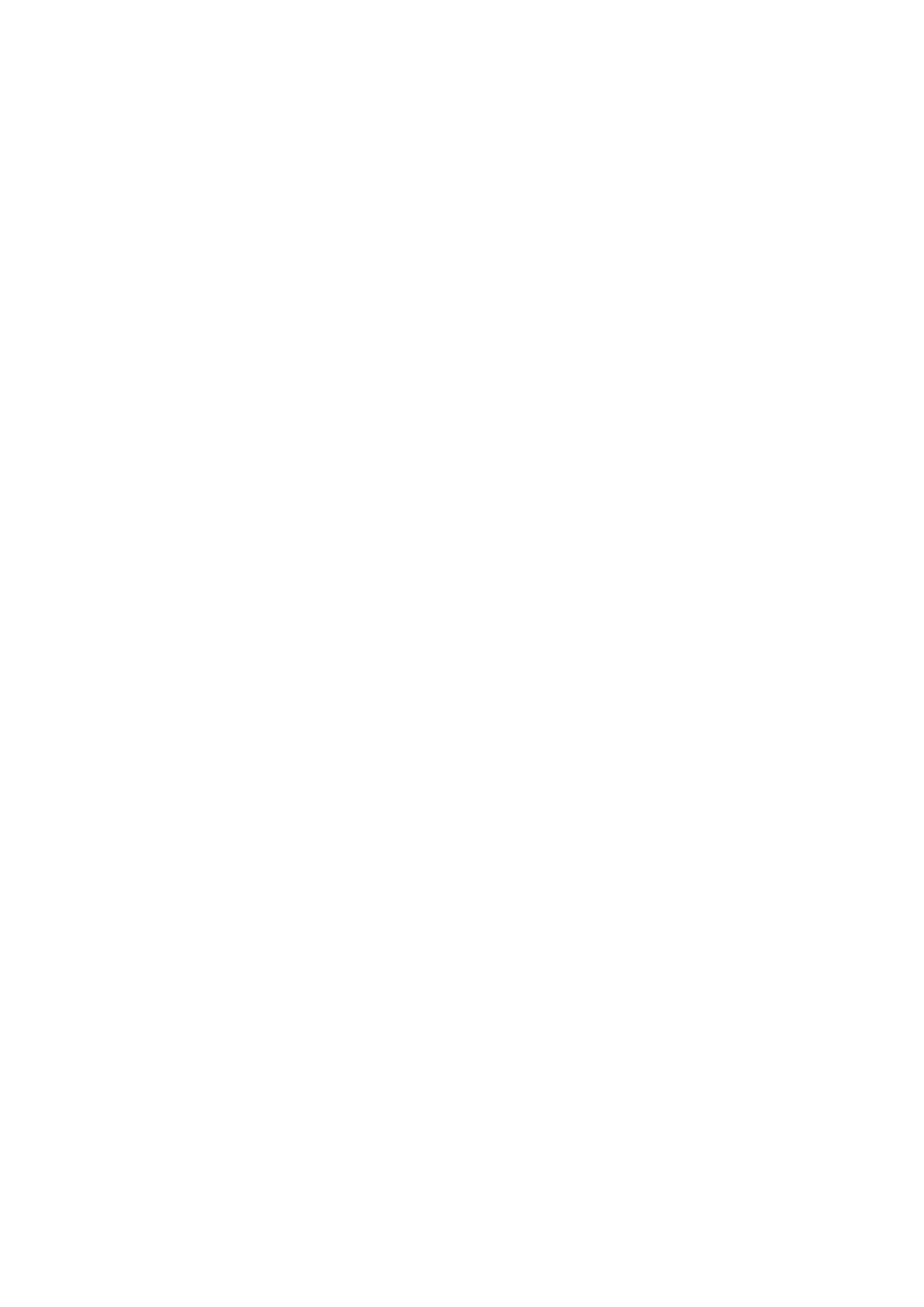### **Executive Summary**

Regional Plans from Environment Bay of Plenty and Environment Waikato have recognised the contribution of significant amounts of nutrients (primarily nitrogen) to sensitive receiving environments from communities, served by on-site effluent treatment systems. Nutrient contributions help to cause the eutrophication of water bodies, especially lakes.

Wastewater treatment technology has progressed in the past few decades. Advanced on-site effluent treatment (OSET) systems are now capable of achieving greater treatment of wastewaters, which in turn results in reduced impacts on the environment. In recognition of this, regional authorities are implementing policies that will utilise commercially available nitrogen reducing onsite wastewater treatment technology, to avoid adverse effects of nutrient discharges to land degrading waterways.

A trial of five commercially available advanced on-site effluent treatment (OSET) systems, has been undertaken to evaluate their potential, particularly with respect to nitrogen reduction. One system, from Devan Blue, was a test system (not commercially available) and this was replaced part way through the trial with a second system. Untreated sewage from Rotorua City's Eastside sewer was fed to the advanced OSET systems over 11 months, with the feed rate simulating typical domestic use.

Once the systems had stabilised (14 to 16 weeks) all showed the capability to reach Environment Bay of Plenty's On-Site Effluent Treatment Regional Plan 2006 Rule 11 and 13 limit of 15 g/m<sup>3</sup> total nitrogen (TN). Only Innoflow's Orenco AdvanTex® AX20 system could remain under the 15  $g/m<sup>3</sup>$  TN for a consistent period as well as complying with Environment Waikato's Proposed Waikato Regional Plan Variation 5 (Lake Taupo Catchment) permitted activity discharge limit of 25 g/m<sup>3</sup> TN. The Orenco AdvanTex® AX20 system achieved an 82% TN removal from the influent. Other systems removed on average 63 to 73% of TN.

| <b>Advanced OSET System</b>       | <b>Median</b><br>(g/m $^3$ ) | <b>Minimum</b><br>(g/m <sup>3</sup> ) | <b>Maximum</b><br>(g/m $^3$ ) |
|-----------------------------------|------------------------------|---------------------------------------|-------------------------------|
| MicroFAST 0.5                     | 23                           | 14                                    | 42                            |
| Hynds Lifestyle                   | 20                           | 10                                    | 27                            |
| Oasis 2000                        | 25                           | 10                                    | 45                            |
| Orenco AdvanTex <sup>®</sup> AX20 | 13                           |                                       | 23                            |
| Devan Blue Test System            | 33                           | 10                                    | 53                            |
| Devan Blue DB9000 NRS             |                              | 14                                    | 38                            |
| Influent                          | 71                           | 31                                    | 135                           |

*Table 1 Statistics for Total Nitrogen in effluent and influent for weeks 16 to 55* 

Note: Devan Blue Test system data is for weeks 16 to 34, and the DB9000 NRS is from week 50 to 55. No median result is presented for the DB9000 NRS as the system was not trialled for a sufficient time to accurately assess its nitrogen reduction performance.

Monitoring results showed that all systems were able to achieve the biochemical oxygen demand (BOD5) and suspended solids (SS) discharge limits, set in both Environment Bay of Plenty's and Environment Waikato's regional plans. Systems were shown to remove 27-30% of total phosphorus, 92-99% of CBOD<sub>5</sub>, 96-99% SS, and all systems achieved a better than 10<sup>2</sup> order faecal coliform reduction (Oasis 2000 >  $10^5$  order).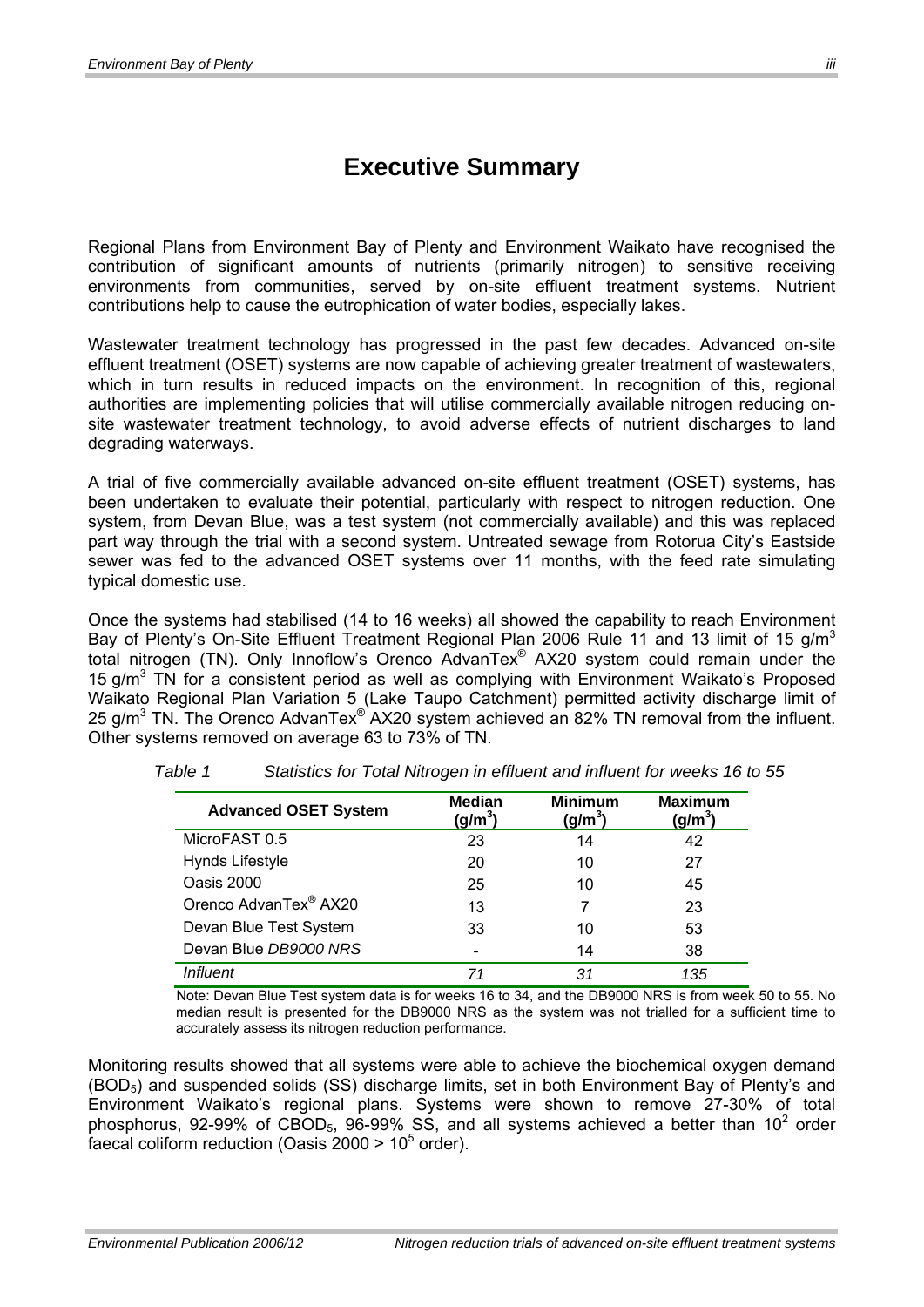Installation problems and mechanical failure were some of the reasons attributed to low nitrogen reduction of influent in some systems. External environmental factors were explored as potentially impacting some systems. It was concluded that the as at least two systems achieved excellent TN reduction of the influent that environmental factors had not greatly influenced the trial and were the same for all systems. The functioning of the systems aeration, solids retention times and other system functions are not discussed as these parameters were not measured.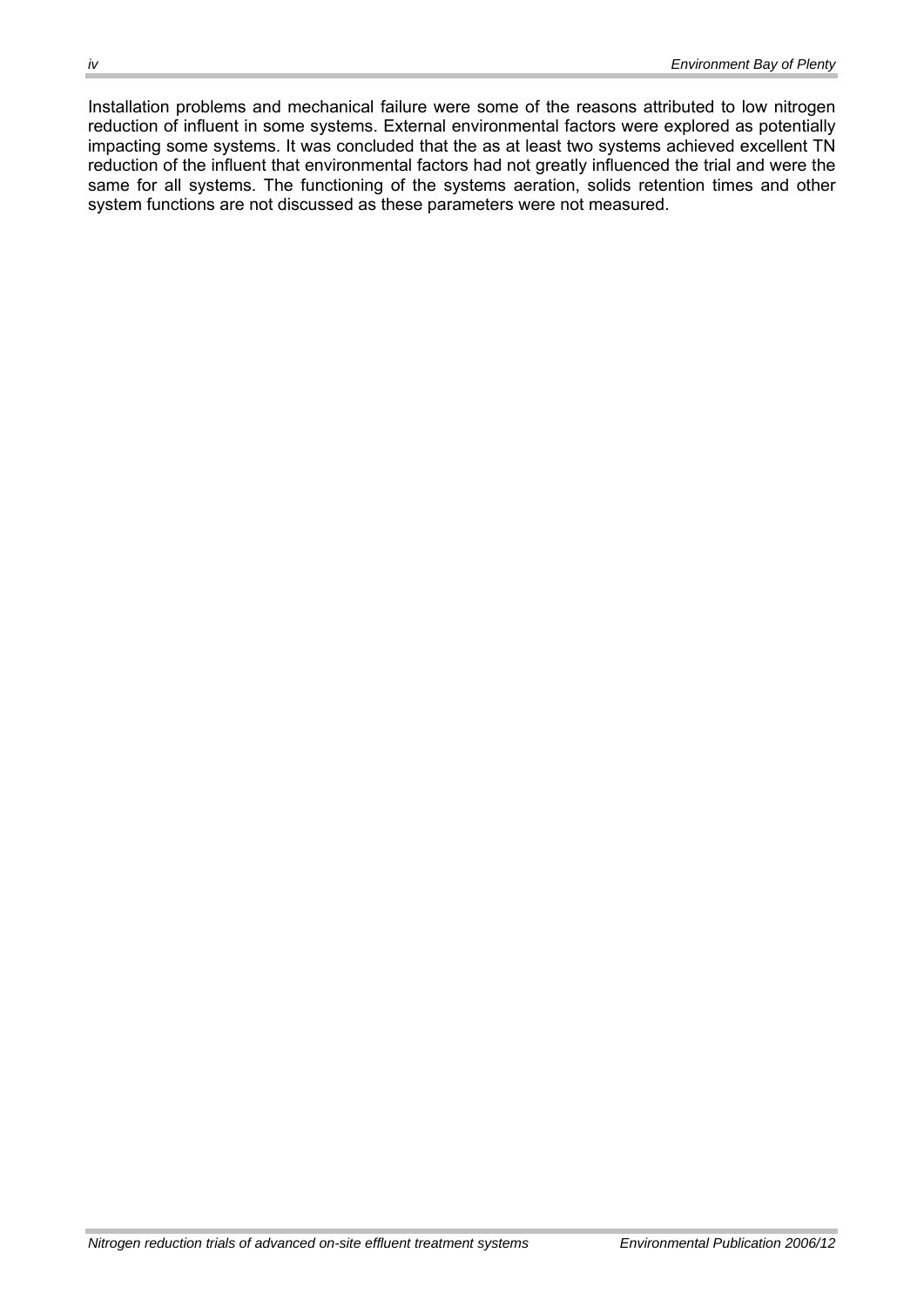### **Contents**

| 4.1 |  |  |  |  |  |  |  |  |
|-----|--|--|--|--|--|--|--|--|
| 4.2 |  |  |  |  |  |  |  |  |
| 4.3 |  |  |  |  |  |  |  |  |
| 4.4 |  |  |  |  |  |  |  |  |
| 4.5 |  |  |  |  |  |  |  |  |
| 4.6 |  |  |  |  |  |  |  |  |
| 4.7 |  |  |  |  |  |  |  |  |
|     |  |  |  |  |  |  |  |  |
|     |  |  |  |  |  |  |  |  |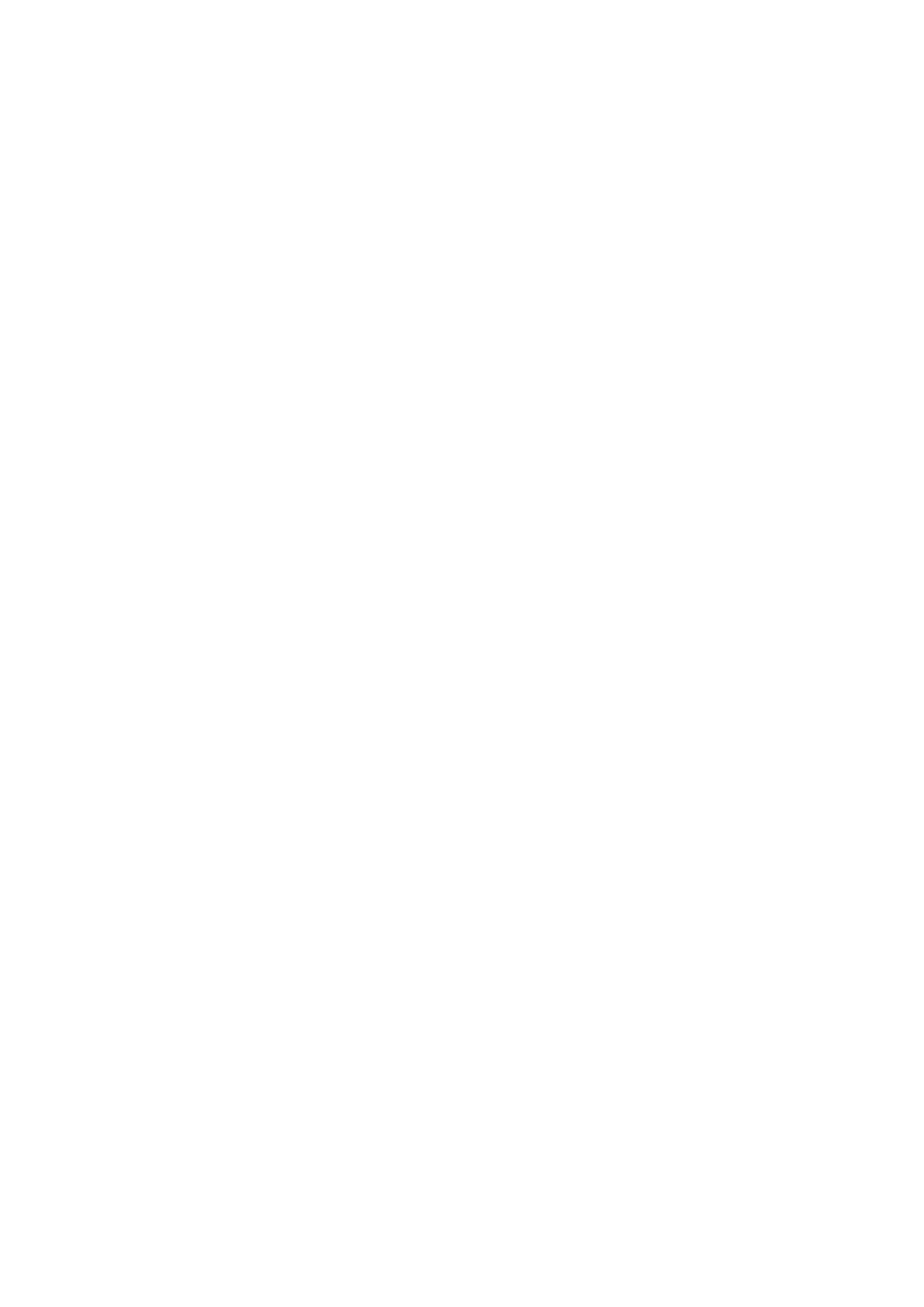## **Chapter 1: Introduction**

<span id="page-7-0"></span>The contribution of nutrients from on-site effluent treatment (OSET) systems has been implicated as a contributing factor to the eutrophication of New Zealand lakes (NIWA, 2000). Due to the location and density of some lake-side communities served by on-site effluent treatment systems, contributions of up to 25% of the total nitrogen (TN) input to the lake may be coming from OSET systems (NIWA, 2000). To address the continued flow of nutrients into the environment, particularly TN, Environment Bay of Plenty has put in place policies, methods and rules under its On-site Effluent Treatment Regional Plan 2006 (Plan) to limit TN discharges from septic tanks. One method to meet reduction targets set in the Plan, is to replace or modify conventional on-site wastewater treatment systems with advanced OSET systems capable of greatly improved TN reduction.

Nitrogen in influent is primarily composed of organic matter and ammonium-nitrogen, with effluent from conventional OSET systems having greater than 85% ammonium-nitrogen (Bioresearches, 2003). As such, conventional OSET systems have offered little nitrogen treatment. Advanced OSET systems seek to more effectively reduce suspended solids and organic loads, as well as reduce nitrogen. Knowledge of the quantity of nitrogen reduction by advanced OSET systems has for the most part, relied on information supplied by the manufacturers or suppliers of advanced OSET systems. Bioresearches (2003) documented many of the systems available in New Zealand, finding that the TN concentration in the effluent ranged from 0.5 - 45 grams per cubic metre (g/m<sup>3</sup>) (i.e. 50 - 80% TN removal)). However, as most of these advanced OSET systems are biological treatment systems employing nitrification-denitrification biological reactions, they are sensitive to a variety of parameters that can affect nitrogen removal efficiencies. For rules for TN discharge limits to be effective, reliable information on the nitrogen reduction from commercially available systems is required.

To gain improved knowledge of the potential for advanced OSET systems, to remove nitrogen from domestic influent, Rotorua District Council, Environment Bay of Plenty and Environment Waikato commissioned a trial of commercially available advanced OSET systems. A number of manufactures and/or suppliers of OSET systems were approached and as a result, five systems were installed for trial (one system, Devan Blue, was changed part way through the trial). All systems were installed without any irrigation treatment connected.

This report details the results of the 55 week trial. The primary objective of the trial is to see if TN output from the advanced OSET systems of 15  $g/m<sup>3</sup>$  is achievable and to discuss factors inhibiting nitrogen reduction. An opportunity is also provided in the trial to observe how well the advanced OSET systems meet suspended solids (SS) and biochemical oxygen demand (BOD $_5$ ) levels, as set in the On-Site Effluent Treatment Regional Plan 2006.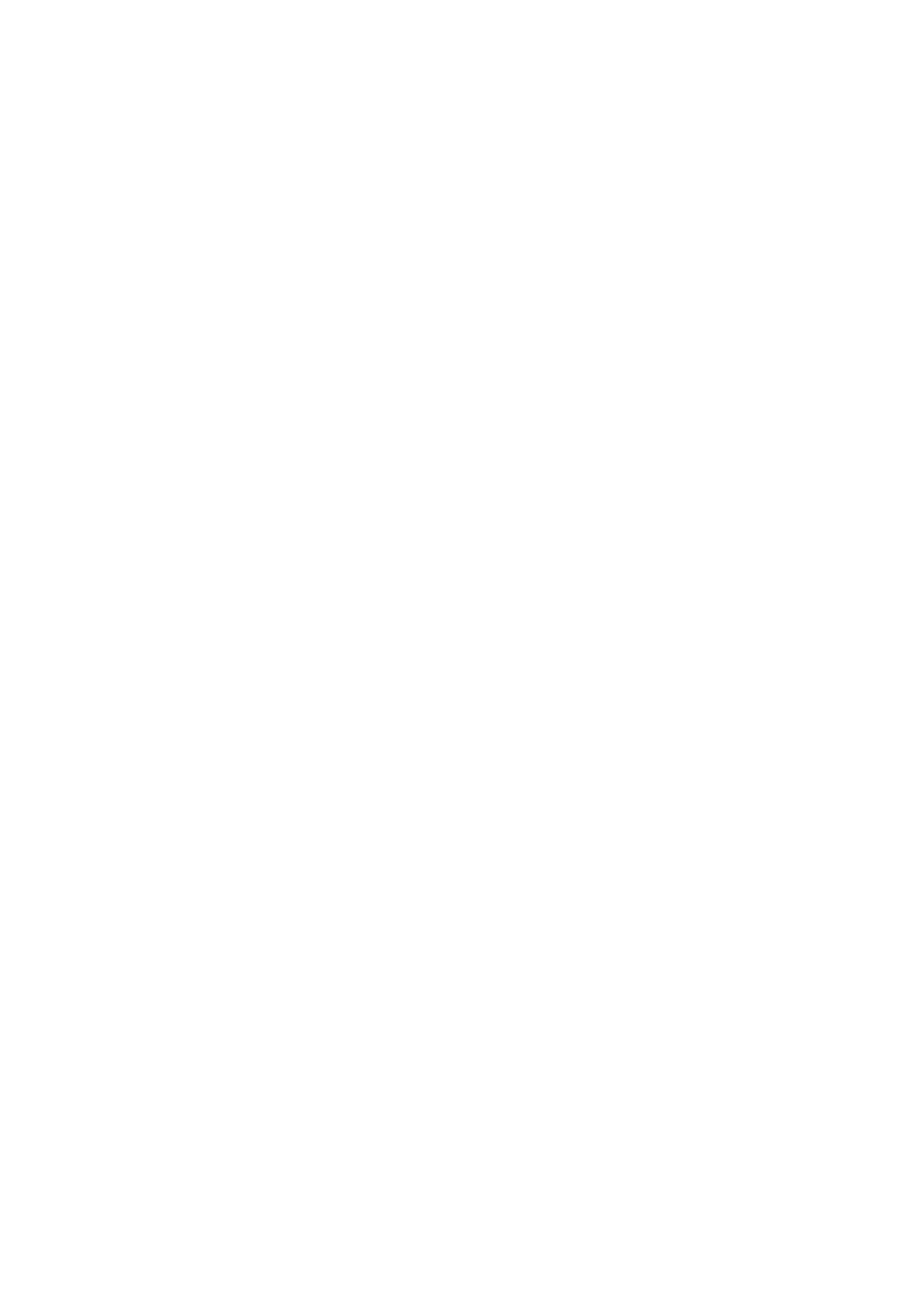### **Chapter 2: Trial regime**

<span id="page-9-0"></span>Five advanced OSET systems (Table 2) were trialled to determine outputs over the period of eleven months (May 2005 to April 2006), with the exception of two systems: Oasis supplied system was monitored for nine months and the original Devan Blue test system was replaced after seven months by the DN9000 NRS (the Devan Blue test system initially installed will not be available on the commercial market).

Untreated wastewater from Rotorua City's Eastside sewer is screened, before passing into a header tank from which influent is delivered to the systems in equal quantities. Influent was pumped to each system twice daily by positive displacement pumps operating from a single variable drive. Loading regime was 1.0 m<sup>3</sup>/day/system with 66.7% of the load delivered between 6 am and 11 am every morning and the balance between 6 pm and 9 pm at night. This pumping regime is designed to simulate average household usage. Harrison Grierson Consultants and AWT New Zealand Limited provided technical assistance for the trial setup.

| <b>Supplier</b>                                             | <b>System</b>                 | <b>Treatment</b>       |                         | <b>Process</b>                                                                                          |                                 | <b>Effluent Quality</b> |                           |
|-------------------------------------------------------------|-------------------------------|------------------------|-------------------------|---------------------------------------------------------------------------------------------------------|---------------------------------|-------------------------|---------------------------|
|                                                             |                               | <b>Flow</b><br>(L/day) | Tank<br>Capacity<br>(L) |                                                                                                         | BOD <sub>5</sub><br>$(g/m^{3})$ | SS<br>$(g/m^3)$         | ΤN<br>(g/m <sup>3</sup> ) |
| Innoflow<br>Technologies<br>Limited                         | Orenco<br>AdvanTex®<br>(AX20) | 1,900                  | 7200                    | Recirculating textile<br>packed bed filter.                                                             | $\leq 15$                       | $\leq 15$               | $-25^{\#}$                |
| Hynds<br>Environmental<br><b>Systems Limited</b>            | Hynds<br>Lifestyle            | 1,800                  | 8,500<br>$(1,850)^{A}$  | Submerged Aeration<br>Filtration (SAF)<br>technology.                                                   | $\leq 20$                       | $\leq 20$               | $\leq$ 25-30              |
| Oasis Clearwater<br>Environmental<br><b>Systems Limited</b> | Oasis 2000<br>(TEXASS)        | 2,500                  | 9,400                   | Submerged membrane<br>reactor, aerated waste<br>water system.                                           | $\leq 30$                       | ≤45                     | $≤10$                     |
| Smith & Loveless<br>new Zealand<br>Limited<br>(FAST)        | MicroFAST 0.5                 | 1,800                  | 5,400                   | Fixed activated sludge<br>treatment, aerated with<br>suspended growth media<br>(with SFR Biomicrobics). | $\leq 10$                       | $\leq 10$               | $\leq 10^*$               |
| Devan Blue $^{\Delta}$                                      | <b>DB 9000 NRS</b>            | 1,500                  | 6,400                   | Advanced multi stage<br>fixed growth aerated<br>system.                                                 | $\leq 20$                       | $\leq 30$               |                           |

#### *Table 2 System specifications from supplier*

\*Based on total kjeldahl nitrogen (TKN) figures supplied (TKN + Nitrate ≤10).

^ Emergency storage capacity.

# Based on results from Orenco AdvanTex® (AX100) systems (or larger). <sup>∆</sup>

 $^{\circ}$  Systems specification for new installed system (First system will not be commercially available).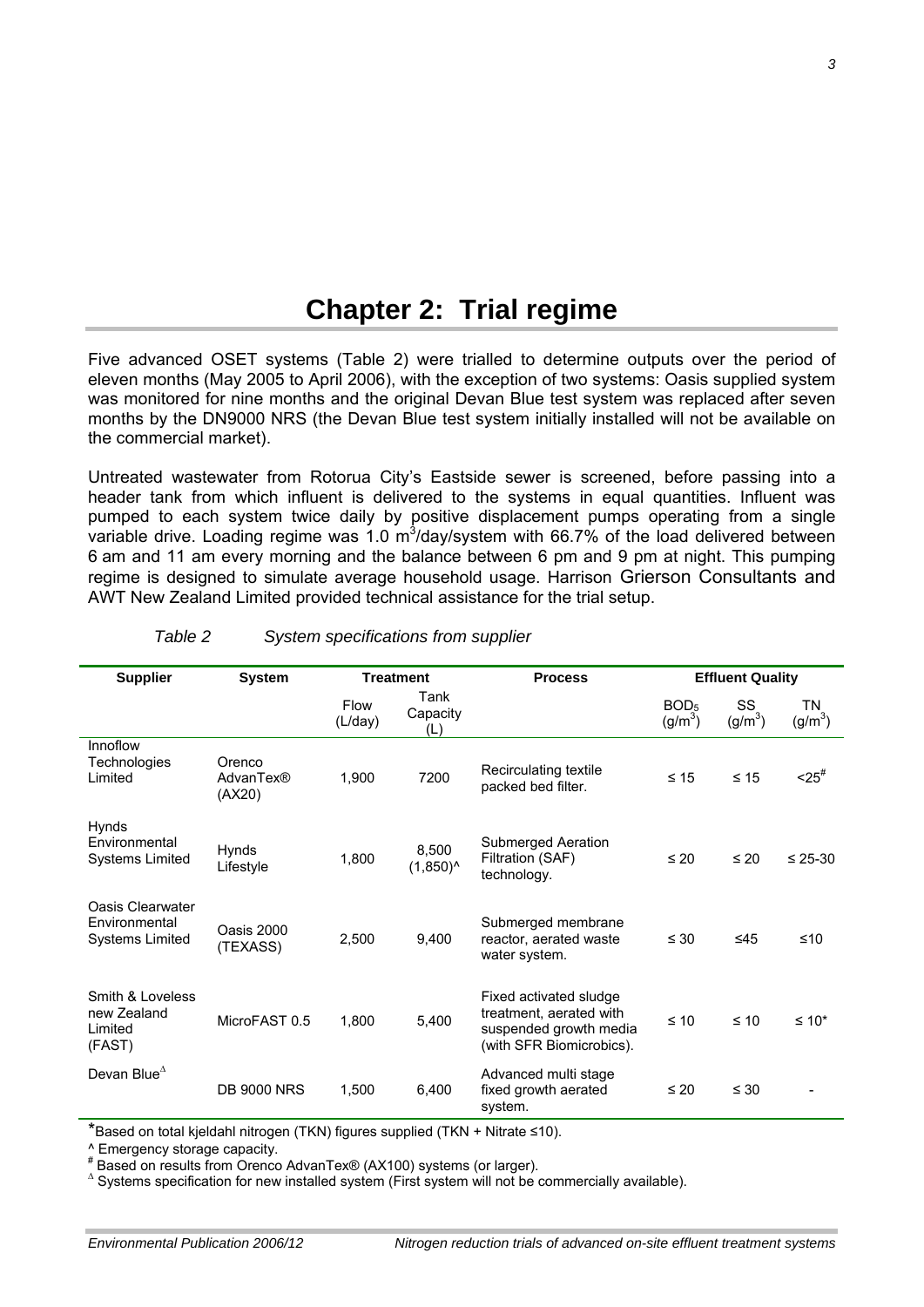

*Photo 1 Advanced OSET trial site, Rotorua* 

Effluent from each system was collected in a 200 litre drum from which grab samples were taken between 7 am and 11 am. Sampling occurred every six days, ensuring sampling occurred on a different day of the week. Over the fifty-five weeks of sampling, samples were also taken every day for five to six days, every seven to ten weeks. The effluent distribution and sampling programme is based on information from Ewert, Couper and Maginness (2005).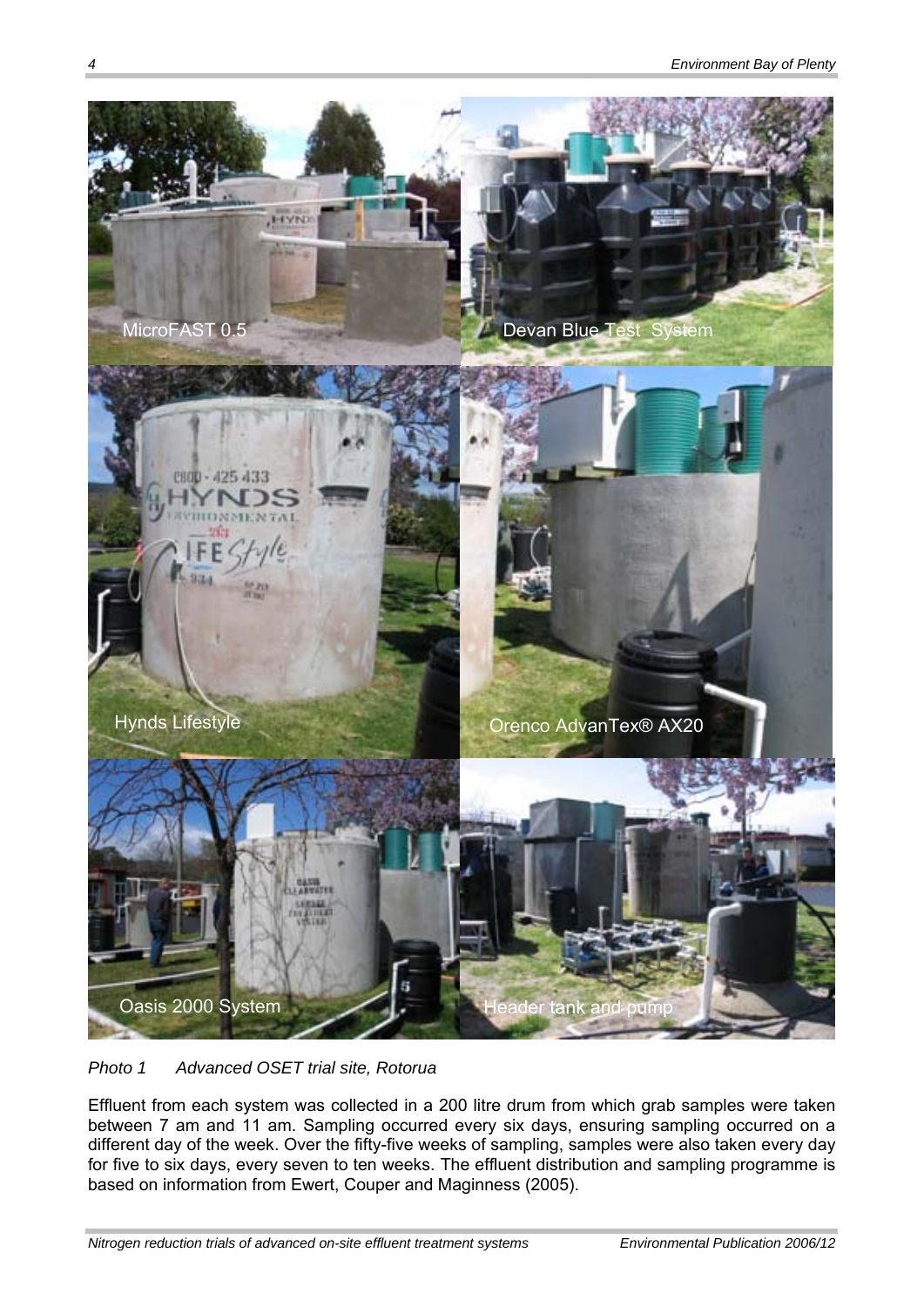Samples were analysed for pH, alkalinity (Alk), total nitrogen (TN), ammonium-nitrogen (NH<sub>4</sub>-N), nitrate-nitrogen (NO<sub>3</sub>-N), nitrite-nitrogen (NO<sub>2</sub>-N), total phosphorus (TP), dissolved reactive phosphorus (DRP). Additional analyses of carbonaceous oxygen demand (CBOD5), total suspended solids (SS) and faecal coliforms (FC) were done on the consecutive daily sampling events. Analysis was performed by the Rotorua District Council Environmental Laboratory (IANZ accredited) in accordance with "Standard Methods for the Examination of Waste Water", APHA, AWWA, WPCF. Temperature of effluent was measured in the outflow collection drums. The drums are filled intermittently depending upon the individual system characteristics. As 1,000 litre of influent is introduced to each system over the course of a day, the 200 litre effluent drums are periodically flushed as influent is introduced.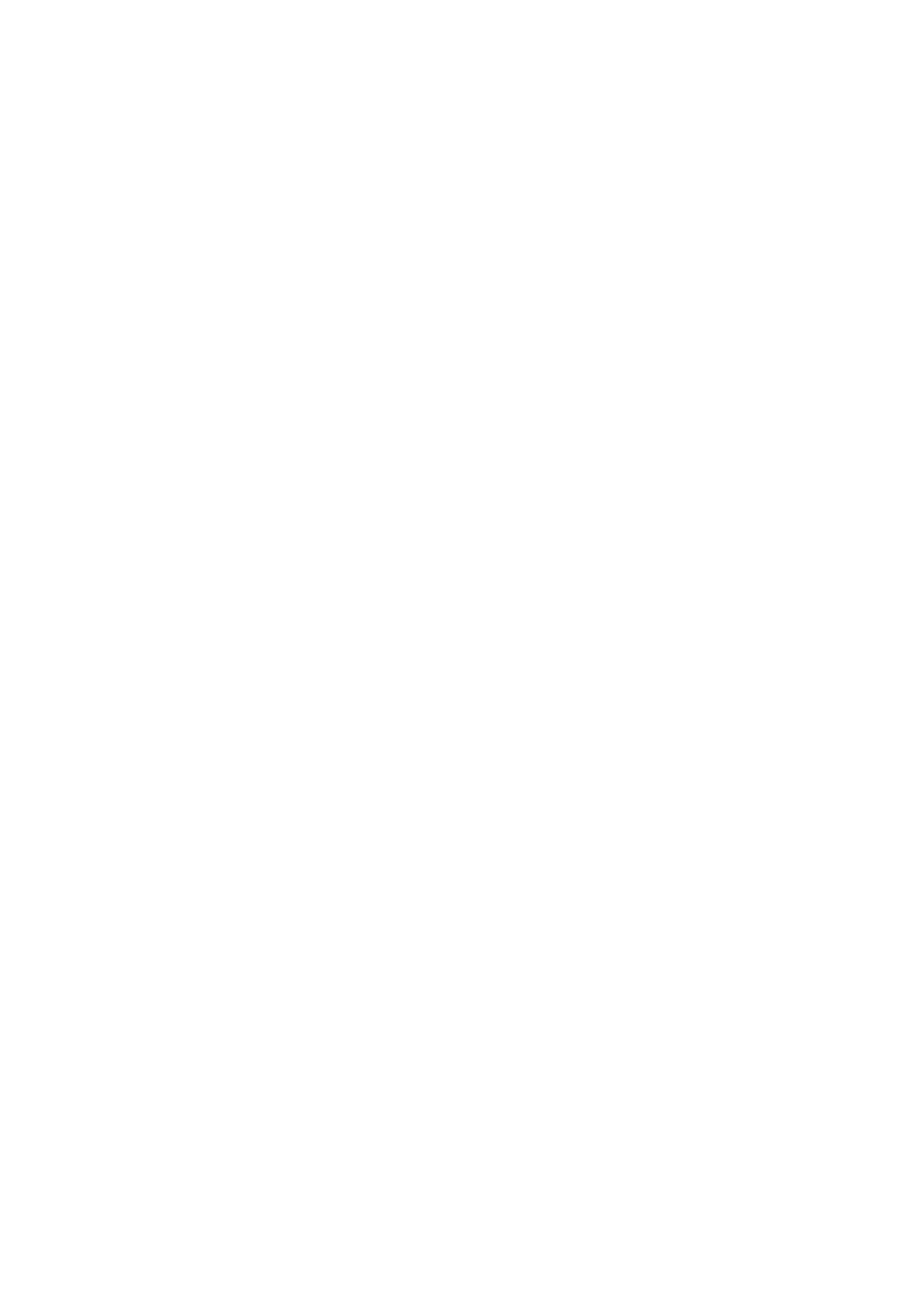### **Chapter 3: Results**

<span id="page-13-0"></span>The results of analysis are presented in two forms. The first is based on grab samples taken daily over six to seven days, which occurred at six to ten week intervals (see Table 3 and Figure 1). The second is based on grab sample data taken every week, where six days equals one week (see Figure 1, Figure 2, and Table 4).

Effluent characteristics of the five systems are variable for most parameters partly due to problems experienced by some systems, changes in influent quality and environmental factors. All systems do achieve high percentage reductions in SS, CBOD5, FC and TN, once the systems stabilised. After the initial stabilisation period (16 weeks) all systems averaged a better than 90% reduction in CBOD5, SS and FC (Table 4). Reduction in TN varied from 63% to 82% and all systems achieved a very similar reduction in TP, varying from 27% to 30% (Table 3).

The systems generally maintained a pH of greater than pH 7, with the average influent pH at around pH 8. All systems were net users of alkalinity using on average 43% to 81% of alkalinity.



*Figure 1 Total Nitrogen for five advanced on-site effluent treatment systems. (Note: the Oasis 2000 was installed 10 weeks after other systems, and the DB9000NRS 35 weeks after).*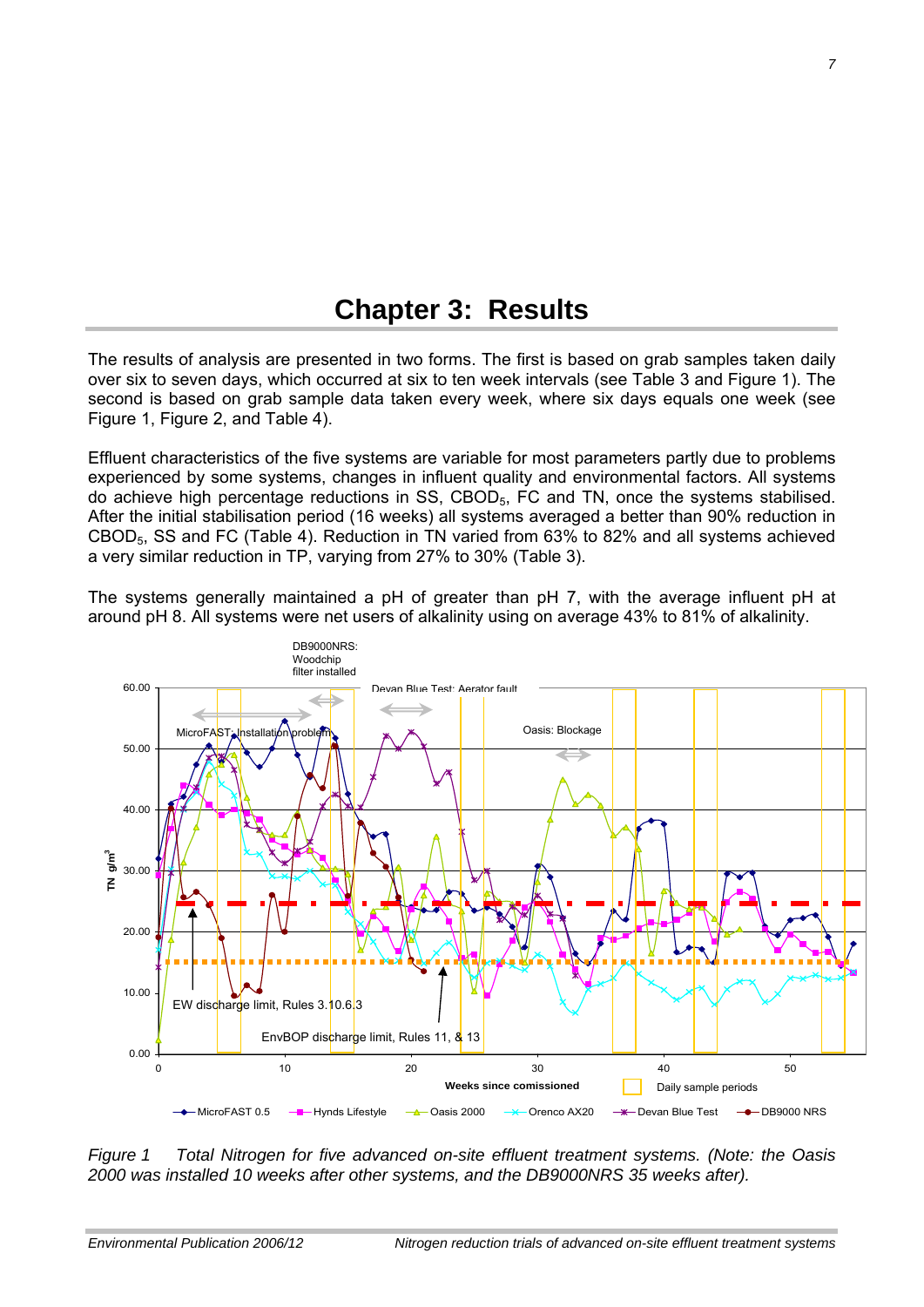| Influent                            | Alk<br>$(g/m^3)$         | pH             | CBOD <sub>5</sub><br>$(g/m^3)$ | FC<br>cfu/100mls | $\overline{\text{ss}}$<br>$(g/m^3)$ | <b>Temp</b><br>٥C        | $NH_4-N$<br>$(g/m^3)$    | <b>TKN</b><br>$(g/m^3)$ | TO <sub>X</sub> N<br>$(g/m^3)$ | <b>TN</b><br>$(g/m^3)$   | $\overline{\text{TP}}$<br>$(g/m^3)$ |
|-------------------------------------|--------------------------|----------------|--------------------------------|------------------|-------------------------------------|--------------------------|--------------------------|-------------------------|--------------------------------|--------------------------|-------------------------------------|
| Wk 6/7                              | 273.6                    | 8.4            | 245                            | 10914286         | 275                                 | 15.8                     | 51.8                     | 72.8                    | 0.2                            | 73.0                     | 12.0                                |
| Wk 15/16                            | 224.9                    | 7.7            | 217                            | 4300000          | 497                                 | 14.7                     | 36.1                     | 53.4                    | 0.0                            | 53.4                     | 9.0                                 |
| Wk 25/26                            | 210.7                    | 7.7            | 138                            | 4557143          | 152                                 | 17.9                     | 35.2                     | 50.7                    | 0.0                            | 50.7                     | 7.9                                 |
| Wk 37/38                            | 279.9                    | 8.2            | 165                            | 10200000         | 193                                 | 19.5                     | 50.8                     | 67.8                    | 0.3                            | 68.1                     | 10.4                                |
| Wk 44/45                            | 322.2                    | 8.3            | 310                            | 14757143         | 399                                 | 19.8                     | 62.6                     | 91.5                    | 0.0                            | 91.5                     | 13.8                                |
| Wk 54/55                            | 286.6                    | 8.3            | 236                            | 8248333          | 269                                 | 17.8                     | 56.4                     | 75.8                    | 0.0                            | 75.8                     | 11.6                                |
| FAST - MicroFAST 0.5                |                          |                |                                |                  |                                     |                          |                          |                         |                                |                          |                                     |
| Wk 6/7                              | 243.1                    | 7.4            | 52                             | 1765714          | 27                                  | 13.2                     | 42.3                     | 52.4                    | 0.0                            | 52.5                     | 7.8                                 |
| Wk 15/16                            | 203.9                    | 7.9            | $\overline{7}$                 | 26617            | 6                                   | 14.5                     | 32.1                     | 35.7                    | 2.0                            | 37.7                     | 8.7                                 |
| Wk 25/26                            | 161.4                    | 7.6            | 12                             | 85714            | 15                                  | 18.0                     | 17.8                     | 22.2                    | 2.8                            | 24.9                     | 9.1                                 |
| Wk 37/38                            | 161.0                    | 7.7            | $\overline{7}$                 | 70833            | 6                                   | 20.8                     | 19.1                     | 23.8                    | 2.2                            | 26.0                     | 9.0                                 |
| Wk 44/45                            | 176.0                    | 7.8            | 9                              | 134000           | $\boldsymbol{9}$                    | 19.0                     | 22.7                     | 26.9                    | 1.9                            | 28.8                     | 8.9                                 |
| Wk 54/55                            | 91.0                     | 7.3            | 5                              | 57083            | 6                                   | 16.2                     | 5.9                      | 8.4                     | 5.9                            | 14.2                     | 8.0                                 |
| <b>Hynds Lifestyle</b>              |                          |                |                                |                  |                                     |                          |                          |                         |                                |                          |                                     |
| Wk 6/7                              | 14.4                     | 6.4            | $\overline{7}$                 | 279143           | 13                                  | 12.5                     | 1.2                      | 4.7                     | 35.9                           | 40.6                     | 6.9                                 |
| Wk 15/16                            | 51.3                     | 7.2            | $\overline{c}$                 | 20367            | 3                                   | 12.8                     | 0.2                      | 2.5                     | 19.2                           | 21.7                     | 8.2                                 |
| Wk 25/26                            | 69.0                     | 7.2            | 5                              | 42429            | 5                                   | 17.2                     | 0.2                      | 3.2                     | 12.5                           | 15.7                     | 8.7                                 |
| Wk 37/38                            | 52.6                     | 7.2            | 4                              | 26000            | $\overline{7}$                      | 19.9                     | 0.5                      | 3.5                     | 17.8                           | 21.3                     | 8.7                                 |
| Wk 44/45                            | 32.0                     | $7.0$          | 4                              | 9461             | 9                                   | 18.3                     | 0.3                      | 2.6                     | 22.2                           | 24.8                     | 8.2                                 |
| Wk 54/55                            | 62.1                     | 7.4            | 1                              | 15683            | $\overline{c}$                      | 16.3                     | 0.1                      | 1.6                     | 9.9                            | 11.5                     | 8.1                                 |
| Oasis - Oasis 2000                  |                          |                |                                |                  |                                     |                          |                          |                         |                                |                          |                                     |
| Wk 6/7                              | $\overline{\phantom{0}}$ | $\blacksquare$ | $\overline{\phantom{a}}$       | $\frac{1}{2}$    | $\overline{\phantom{a}}$            | $\overline{\phantom{a}}$ | $\overline{\phantom{a}}$ | $\blacksquare$          | $\overline{\phantom{a}}$       | $\overline{\phantom{a}}$ | $\overline{\phantom{a}}$            |
| Wk 15/16                            | 78.1                     | 7.4            | 8                              | 83133            | 6                                   | 13.1                     | 10.9                     | 15.4                    | 29.1                           | 44.4                     | 7.5                                 |
| Wk 25/26                            | 33.3                     | 7.2            | 1                              | $\overline{7}$   | 1                                   | 18.1                     | 0.1                      | 1.4                     | 24.0                           | 25.4                     | 8.2                                 |
| Wk 37/38                            | 67.7                     | 7.3            | 5                              | 148              | 10                                  | 20.0                     | 0.6                      | 2.6                     | 18.2                           | 20.9                     | 9.1                                 |
| Wk 44/45                            | 294.1                    | 8.3            | $\overline{c}$                 | 12               | 3                                   | 16.7                     | 32.6                     | 34.7                    | 0.6                            | 35.3                     | 5.7                                 |
| Wk 54/55                            | 59.6                     | 7.4            | 1                              | 3                | 0                                   | 15.9                     | 0.0                      | 0.4                     | 14.8                           | 15.2                     | 7.3                                 |
| Innoflow - Orenco AX20 <sup>®</sup> |                          |                |                                |                  |                                     |                          |                          |                         |                                |                          |                                     |
| Wk 6/7                              | 152.6                    | 7.2            | 5                              | 12729            | 8                                   | 11.8                     | 21.5                     | 23.8                    | 11.0                           | 34.8                     | 7.3                                 |
| Wk 15/16                            | 61.1                     | 6.6            | 3                              | 53967            | 5                                   | 12.4                     | 0.4                      | 3.2                     | 19.4                           | 22.6                     | 7.8                                 |
| Wk 25/26                            | 71.3                     | 6.9            | $\overline{c}$                 | 37314            | $\boldsymbol{2}$                    | 17.1                     | 0.1                      | 1.9                     | 12.5                           | 14.4                     | 8.6                                 |
| Wk 37/38                            | 70.5                     | 6.7            | 1                              | 44286            | $\overline{2}$                      | 19.6                     | 0.2                      | 1.5                     | 13.3                           | 14.8                     | 8.3                                 |
| Wk 44/45                            | 82.8                     | 7.1            | 1                              | 51857            | $\overline{c}$                      | 17.6                     | 0.2                      | 1.4                     | 9.3                            | 10.8                     | 8.1                                 |
| Wk 54/55                            | 72.0                     | 6.8            | 1                              | 24467            | 1                                   | 15.7                     | 0.1                      | 0.8                     | 9.7                            | 10.5                     | 7.5                                 |
| Devan Blue - DB9000 Test System     |                          |                |                                |                  |                                     |                          |                          |                         |                                |                          |                                     |
| Wk 6/7                              | 184.8                    | 7.7            | 20                             | 1228000          | 16                                  | 12.9                     | 31.2                     | 35.1                    | 2.6                            | 37.7                     | 7.7                                 |
| Wk 15/16                            | 206.4                    | 7.6            | 10                             | 62167            | 8                                   | 14.6                     | 33.7                     | 37.7                    | 1.7                            | 39.5                     | 8.5                                 |
| Wk 25/26                            | 120.7                    | 7.4            | 6                              | 16629            | 5                                   | 18.3                     | 16.2                     | 18.9                    | 6.9                            | 25.8                     | 8.6                                 |
| Devan Blue - DB9000 NRS             |                          |                |                                |                  |                                     |                          |                          |                         |                                |                          |                                     |
| Wk 37/38                            | 49.9                     | 7.1            | 8                              | 16229            | 10                                  | 19.7                     | 6.4                      | 10.4                    | 17.1                           | 27.5                     | 8.7                                 |
| Wk 44/45                            | 206.9                    | $7.2\,$        | 84                             | 422857           | 11                                  | 17.6                     | 32.0                     | 38.1                    | $0.0\,$                        | 38.1                     | 8.4                                 |
| Wk 54/55                            | 89.9                     | $7.3$          | 5                              | 20167            | 6                                   | 16.3                     | 9.6                      | 8.6                     | 3.5                            | 12.1                     | 8.3                                 |

*Table 3 Average characteristics of influent and effluent over time* 

Temperatures increased with the warmer summer months then began to cool again, with the trial ending in autumn. Under normal installation conditions, these systems would be inserted in the ground and thus moderated by the insulating effect of the ground. As the systems are above ground, it is possible that temperature variations have affected trial results. In winter, it is likely that the advanced OSET systems would go through a greater temperature change over the course of a 24 hour day. The effect of temperature on the systems is further discussed below.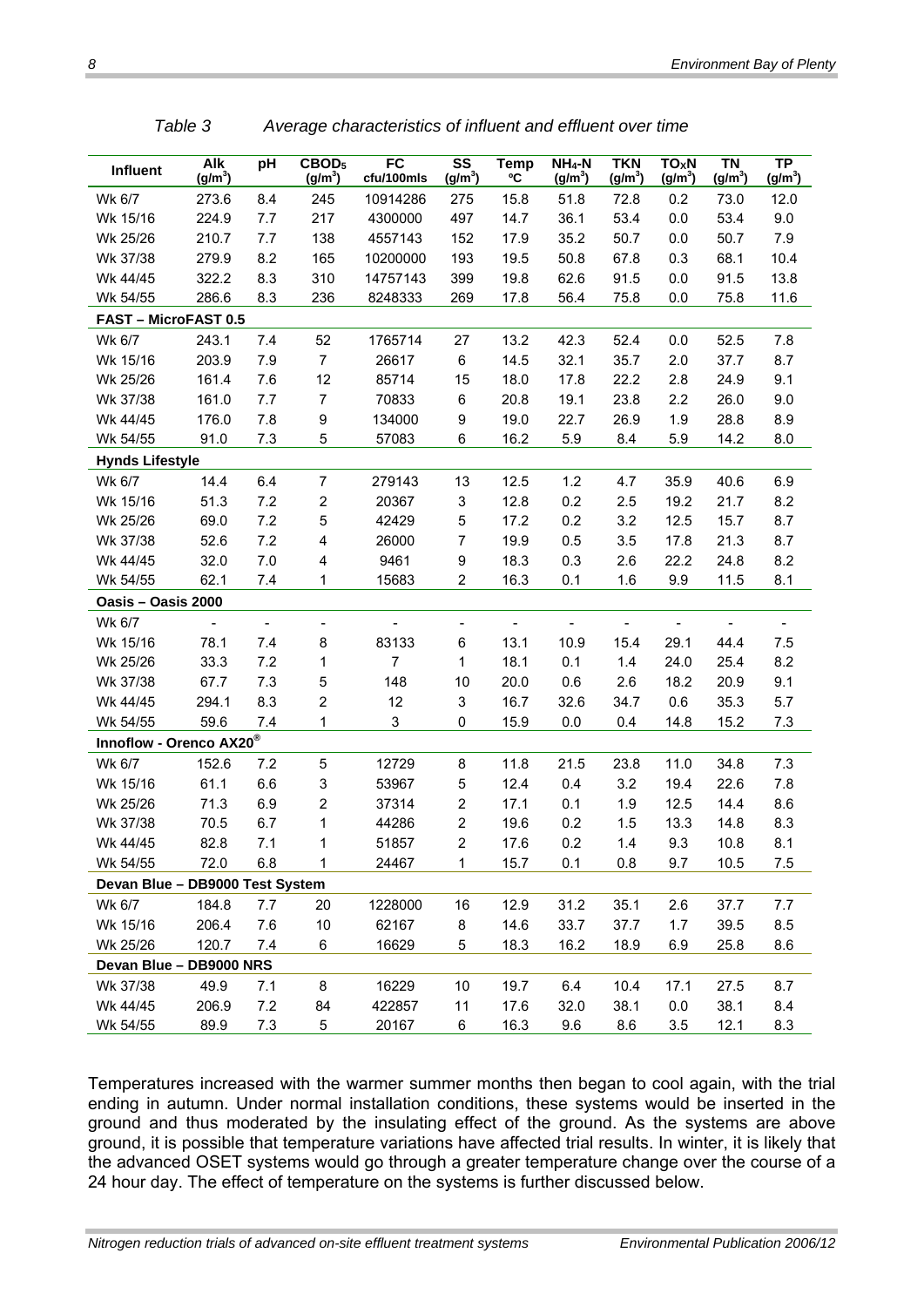| <b>System</b>            | ΤN  | ΤP  | CBOD <sub>5</sub> | SS  |
|--------------------------|-----|-----|-------------------|-----|
| MicroFAST 0.5            | 67% | 30% | 96%               | 96% |
| Hynds Lifestyle          | 73% | 31% | 98%               | 98% |
| Oasis 2000               | 63% | 27% | 99%               | 98% |
| Orenco AX20 <sup>®</sup> | 82% | 30% | 99%               | 99% |
| Devan Blue DB9000 NRS    | 67% | 30% | $89\%$ *          | 97% |

*Table 4 Percentage removal of influent constituents by OSET systems* 

\*BOD reduction was negatively influenced by installation of a bark filter. It is likely to be similar to the other systems trialled.

Figure 1 shows a plot of TN over the 55 week trial. In Figure 1 and Figure 2, it can be seen that Orenco AdvanTex® (AX20) and Hynds Lifestyle systems have achieved the best nitrogen reduction, followed by the MicroFAST 0.5. The range of TN found in the effluent and influent as well as medium and inter-quartile data is displayed in Figure 2. Data used to derive Table 4 and Figure 2 is from week 16 onwards, after which time the systems had stabilised and good TN removal rates were occurring for most systems.

| <b>System</b>            | n  | Mean<br>(g/m <sup>3</sup> ) | <b>Median</b><br>(g/m <sup>3</sup> ) | <b>Minimum</b><br>$(g/m^3)$ | <b>Maximum</b><br>(g/m <sup>3</sup> ) | Std.Dev.<br>$(g/m^3)$ |
|--------------------------|----|-----------------------------|--------------------------------------|-----------------------------|---------------------------------------|-----------------------|
| MicroFAST 0.5            | 41 | 25                          | 23                                   | 14                          | 42                                    |                       |
| Hynds Lifestyle          | 41 | 20                          | 20                                   | 10                          | 27                                    | 4                     |
| Oasis 2000               | 32 | 27                          | 25                                   | 10                          | 45                                    | 9                     |
| Orenco AX20 <sup>®</sup> | 41 | 13                          | 13                                   |                             | 23                                    | 4                     |
| Devan Blue Test*         | 20 | 34                          | 33                                   | 13                          | 53                                    | 13                    |
| Devan Blue DB9000 NRS*   | 6  |                             |                                      | 14                          | 38                                    |                       |
| <i>Influent</i>          | 41 | 72                          | 71                                   | 31                          | 135                                   | 28                    |

*Table 5 Statistics for Total Nitrogen for weeks 16 to 55* 

\* Statistics representing the new Devan Blue test are from week 16 to 34, DB9000 NRS from week 50 to 55.

All systems did achieve less than 15 g/m<sup>3</sup> TN in effluent at some stage in the trial. However, only one system did this with any consistency. Other systems dipped below the 15 g/m<sup>3</sup> TN target for only a short period.

Systems have taken around 14 to 16 weeks to settle in as nitrifying bacteria numbers build up and the nitrification-denitrification process starts to function effectively (Figure 1). After this time all systems (apart from the MicroFAST 0.5 system) start markedly reducing the total nitrogen in their outflow. The Devan Blue supplied test system seems to be on par with the Innoflow and Hynds supplied systems until week 10 when the TN content of the raw sewage increased. After this point, the Devan Blue supplied test system has an increased TN concentration in its output and shows some recovery when the TN concentration of the raw sewage drops.

An incorrect installation has been found to be the reason for the MicroFAST 0.5 systems lack of performance in nitrogen reduction over the first 14 weeks of the trial. This problem was rectified on 22 July (week 14) and adjustments made through to 29 July.

A blockage and consequent overflow from the Oasis 2000 system has also affected nitrogen renovation over weeks 30 to 34. It would also appear that further problems have occurred with the MicroFAST 0.5 and Devan Blue systems at various times from week 34 onwards (Figure 1).

A new Devan Blue system was replaced the test system at week 35. The DB9000 NRS system stabilised relatively quickly under summer conditions, compared to the other systems installed in winter, achieving less than 15 g N/m<sup>3</sup> TN within five weeks. However, it would seem installation of a wood chip filter detrimentally impacted on the system impeding nitrification. Unfortunately, this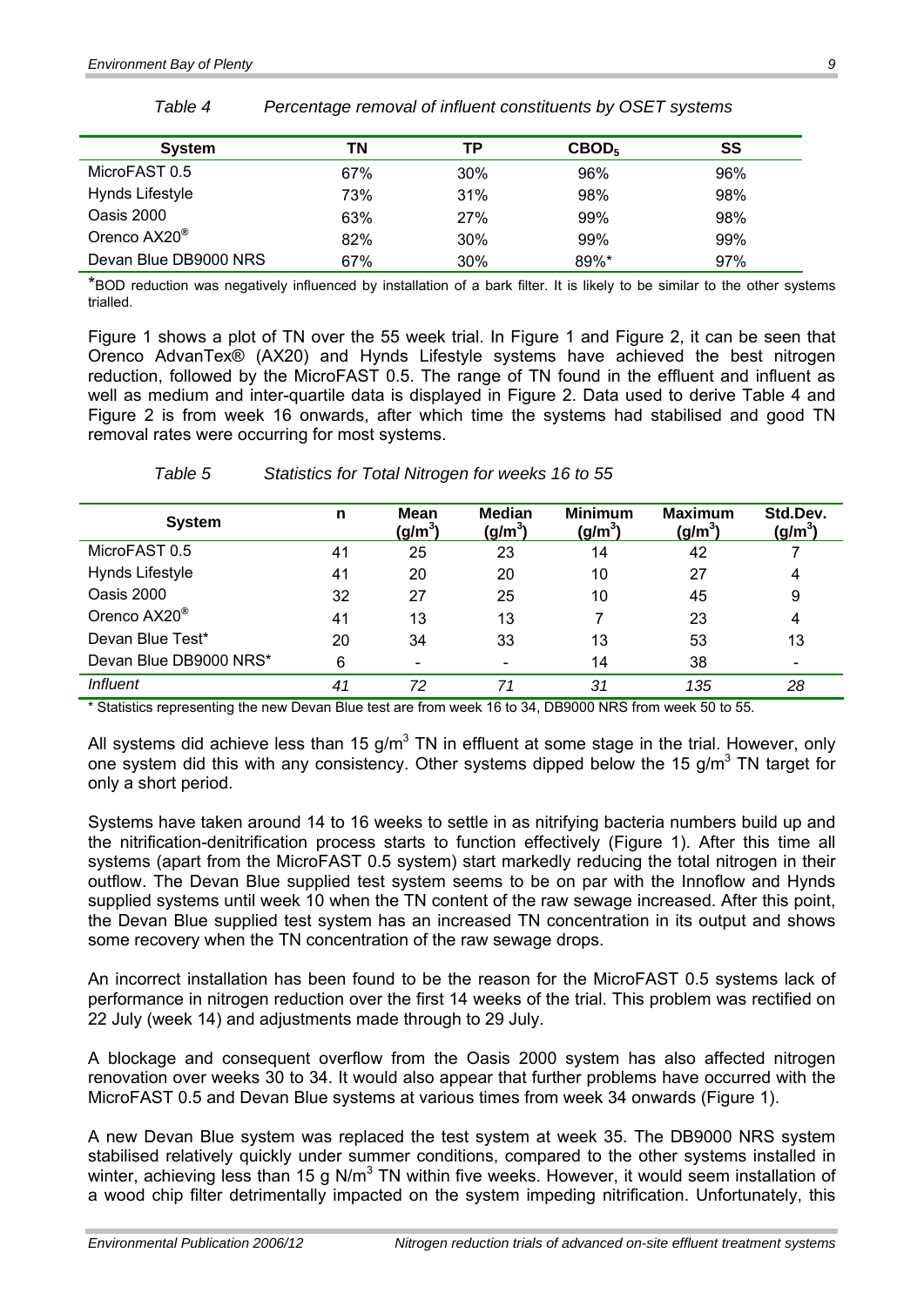phase of the trial ended without accurate determination of the systems nitrogen reducing capability. However, from week 53 onwards, with removal of the filter, the system was achieving excellent TN reduction.



*Figure 2 Total nitrogen box-whisker plots for advanced on-site effluent treatment system (effluent and influent), from week 16 (Oasis 2000 from week 26).* 

Faecal coliform levels were generally reduced by an order of greater than  $10^2$  (Figure 3). The Oasis 2000's membrane filtration system achieved the best faecal coliform reduction being greater on average than 10 $<sup>5</sup>$  reduced.</sup>



*Figure 3 Faecal coliform box-whisker plots for advanced on-site effluent treatment system effluent and influent, from week 15*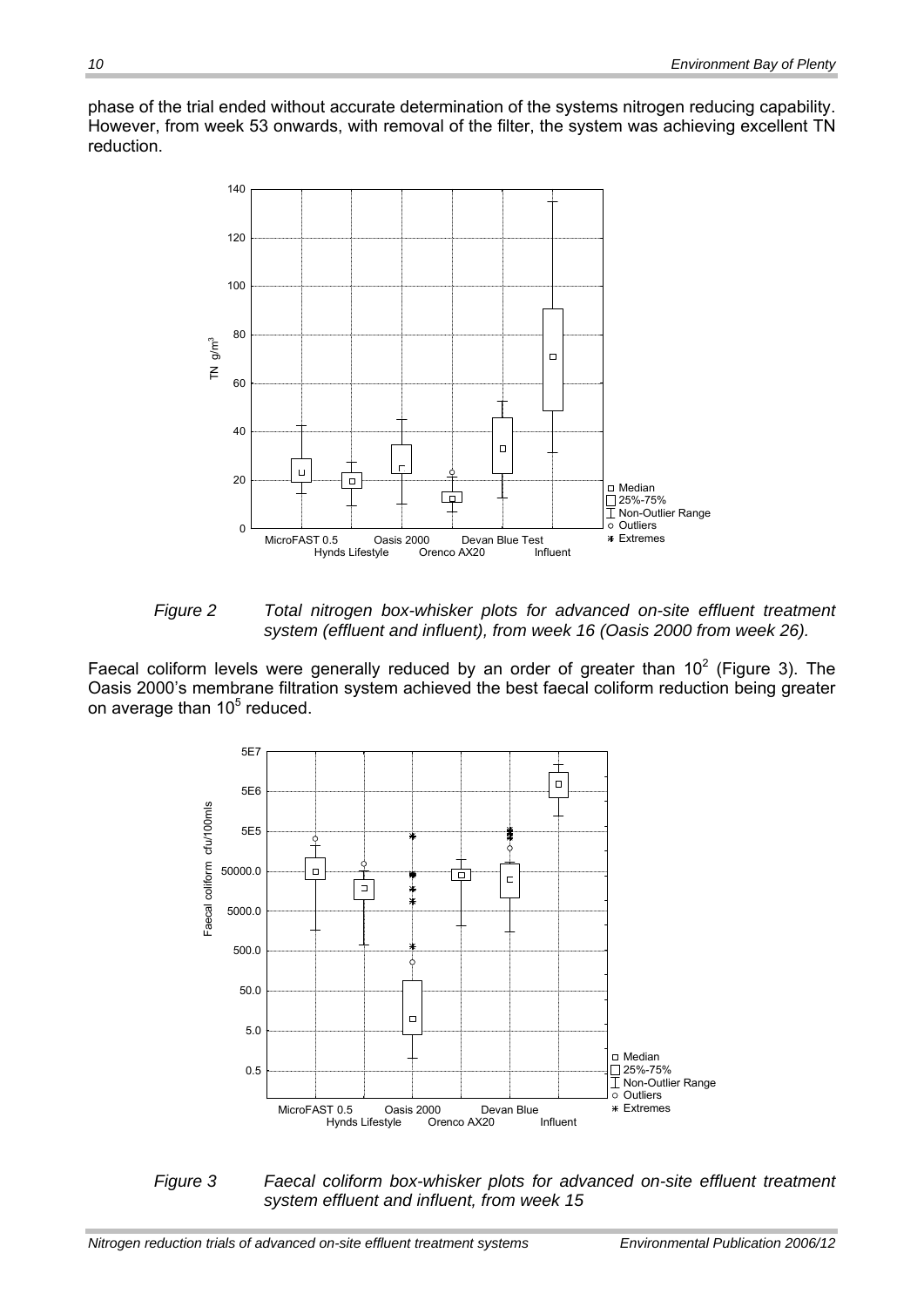### **Chapter 4: Discussion**

<span id="page-17-0"></span>The Innoflow supplied system (Orenco AdvanTex® AX20) achieved a median TN of 13 g/m<sup>3</sup> for the period week 16 to 55, with TN removal efficiency better than 88% at its peak performance (Figure 4). This was the only system to consistently remain under the 15 g N/m<sup>3</sup> target. Next best was the Hynds system, with a median of 20 g/m<sup>3</sup> TN and a peak removal of over 84% TN. Median values for MicroFAST 0.5 and Oasis 2000 systems were 23 and 25 g N/m<sup>3</sup> respectively. The Devan Blue test systems median TN value over the 16 to 34 week period was 33 g N/m<sup>3</sup>, however with replacement of the test system with the DB9000 NRS system this figure looks to have the potential to improve.

Once systems had established nitrifying-denitrifying bacteria, only the Orenco AdvanTex® AX20 systems managed to meet Environment Waikato's permitted activity rule discharge limit of 25 g  $N/m<sup>3</sup>$  in the effluent.

Both the Innoflow and Hynds supplied systems have been effective in nitrification and nitrate dissimilation. The other systems have at time had problems with nitrification. This can be partly explained by mechanical faults and installation problems, but there are other factors that have been raised as potential reasons for less than ideal total nitrogen reduction.



*Figure 4 Percentage TN removal or influent by advanced on-site effluent treatment systems, based on weekly data*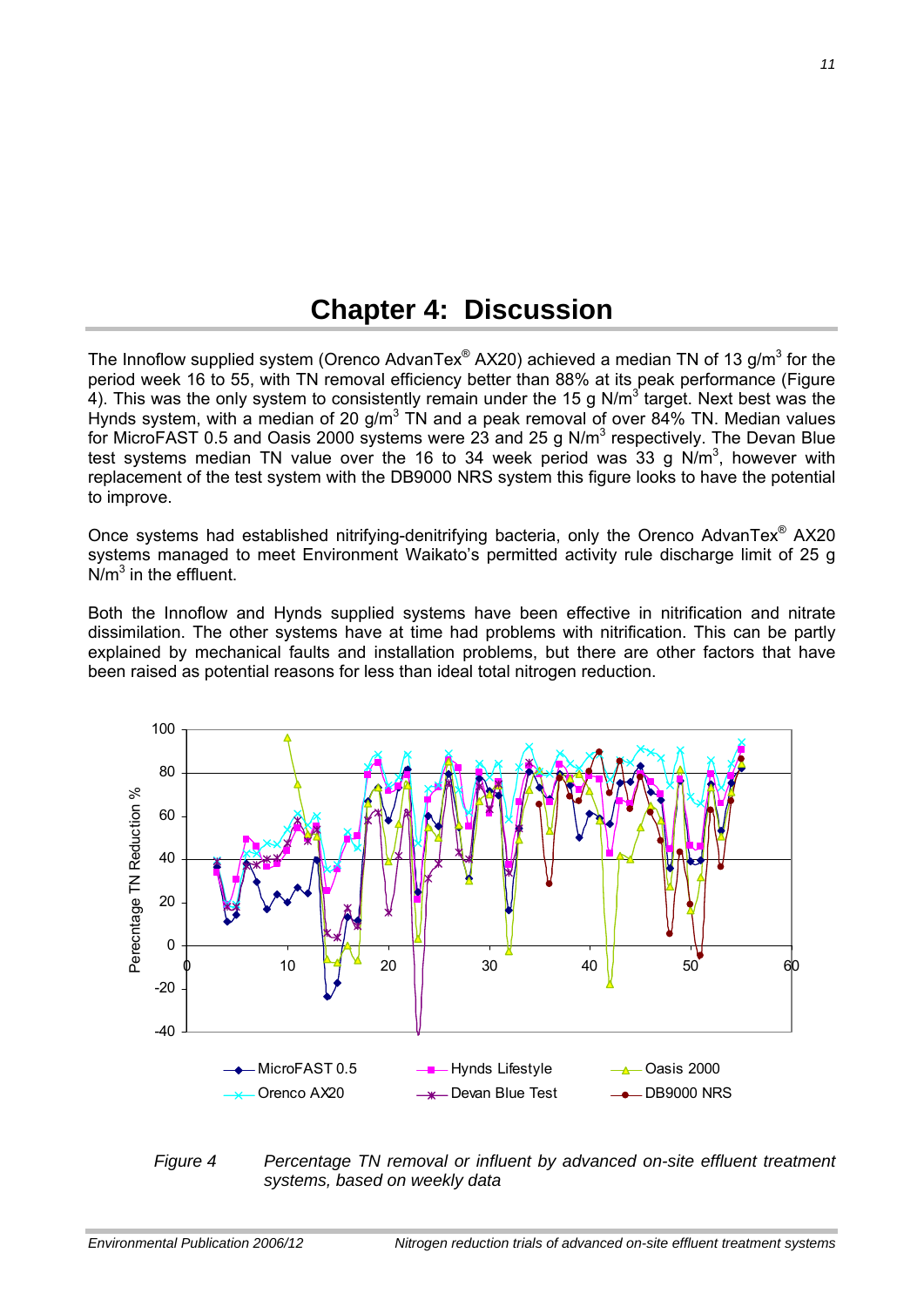<span id="page-18-0"></span>Reduction of TN through nitrification-denitrification and nitrate dissimilation in septic systems can be affected by a variety of factors. These include:

- Features of the systems (e.g. capacity, surface area, circulation, etc.)
- Dissolved oxygen content
- Organic loading rate and solids retention time
- Inhibiting substances
- Alkalinity and pH
- Available carbonaceous material
- **Temperature**

### 4.1 **System features and function**

Each system has different features and this analysis will not dwell on any specific system feature(s) or function(s), accept to report electricity consumption (measured during the trial).

Two systems had consistent electricity consumption over the trial period (Figure 5), Orenco AdvanTex® AX20 and Hynds Lifestyle. Other systems had variable consumption due to a variety of factors: mechanical failure; incorrect installation; and blockages.



*Figure 5 Electricity consumption by advanced OSET systems over trial*

### 4.2 **Dissolved oxygen**

Specific system aeration characteristic and dissolved oxygen (DO) content are not being measured in this study and so cannot be considered in this analysis. It is just worth mentioning that decreased DO can become a growth limiting factor in the nitrification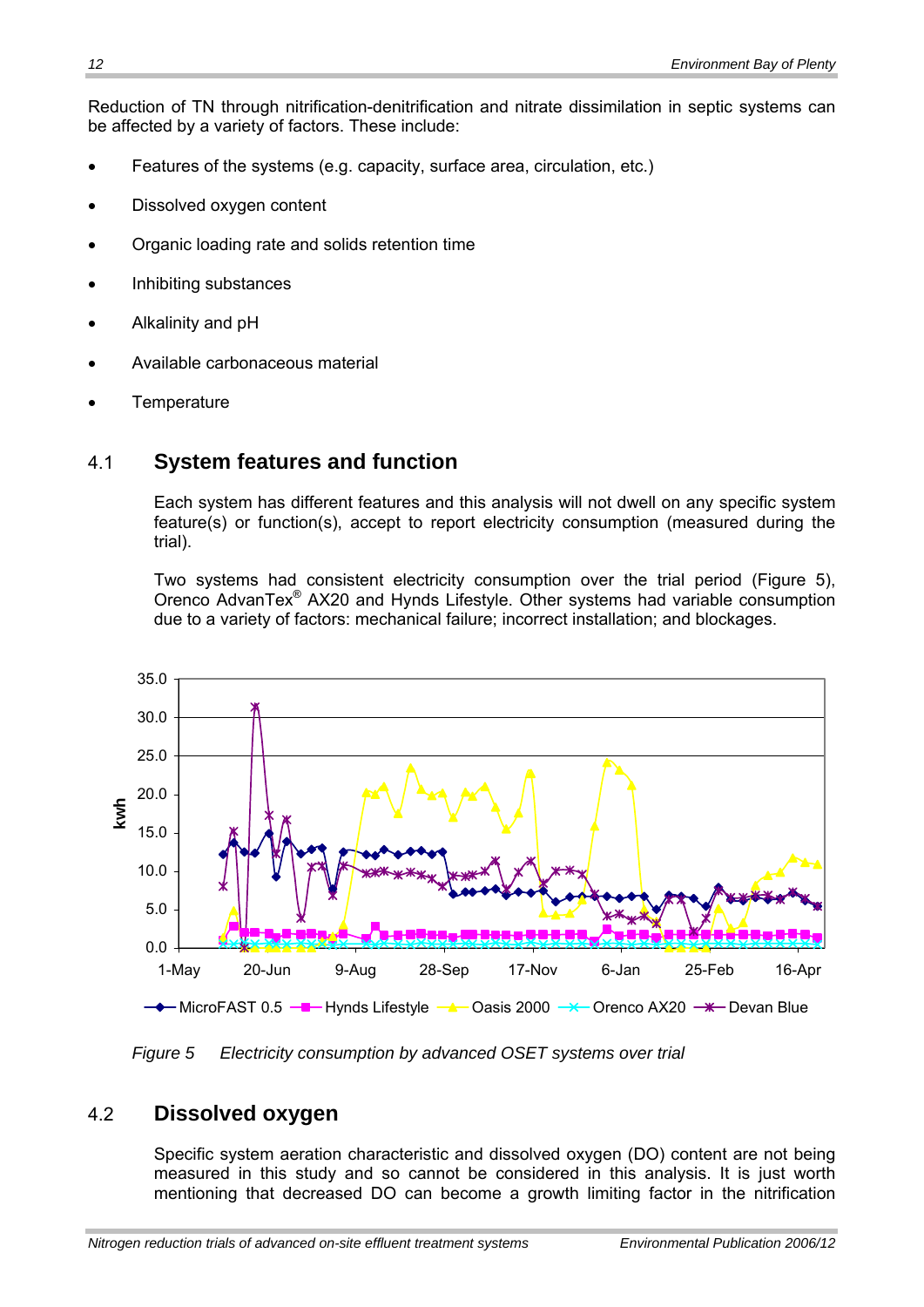<span id="page-19-0"></span>process and this is likely to have played a part in the increase in TN in the Devan Blue test system when the aerator malfunctioned.

#### 4.3 **Organic loading rate and solids retention times**

Organic loading rate and solids retention times can affect both nitrification and denitrification. The loading rate (influent) is fixed for all systems and is designed to be representative of the loading rate for an average household, within the design specification of the systems. However, depending upon how an effluent treatment system is designed, the ratio of  $BOD<sub>5</sub>$  to total kjeldahl nitrogen (TKN) can affect the nitrification process.

Figure 6 shows the correlation between  $CBOD<sub>5</sub>$  and TKN in the influent over the trial. This correlation plot shows that over the trial the ratio between CBOD<sub>5</sub> and TKN has been reasonably consistent. Using a conversion factor for changing  $CBOD<sub>5</sub>$  to  $BOD<sub>5</sub>$  of 0.68 the median ratio of  $BOD<sub>5</sub>$ :TKN is 2.0 (sd = 0.7). Such a ratio suits systems with a separate stage nitrification chamber (Water Pollution Control Federation, 1983). Most systems have such a chamber and this helps increase the  $BOD<sub>5</sub>$ : TKN for nitrification in the next stage. Thus the organic content of the influent should be suitable for most advanced on-site effluent treatment systems trialled, with the influent being delivered at a fairly consistent BOD5:TKN ratio.



 $CBOD_5 = -24.72 + 3.5267 * TKN$ 

*Figure 6 Correlation of CBOD5 and TKN in influent* 

#### 4.4 **Inhibiting substances**

The influent comes from a predominantly urban source, with minimal contributions from industrial and commercial premises. It is likely that a variety of substances could be present in the sewage that may affect the growth of bacterial species and enzymes in the advanced OSET systems. However, inhibition of nitrification does not seem to have occurred in the Orenco AdvanTex® and Hynds Lifestyle systems, with both systems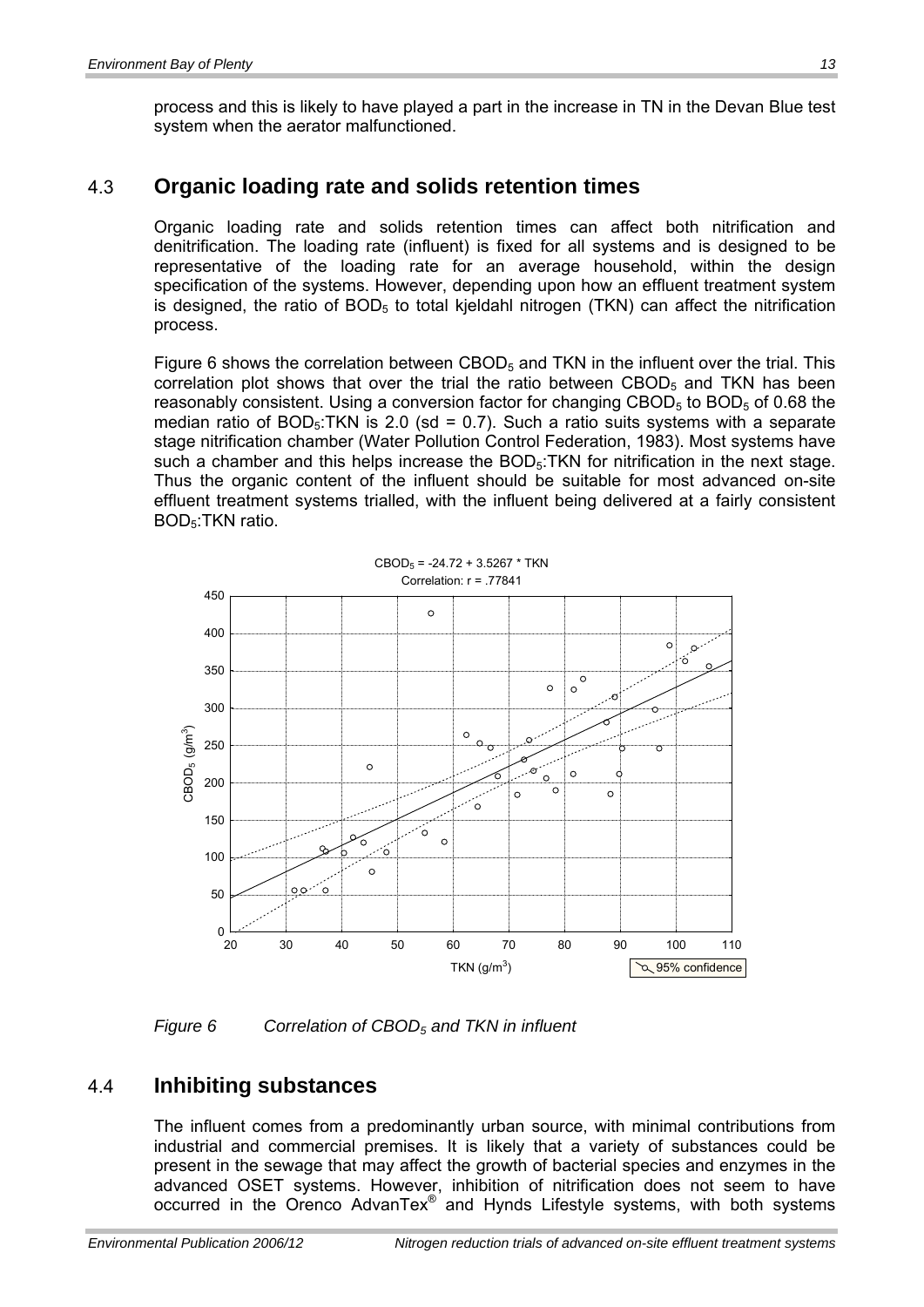<span id="page-20-0"></span>achieving high ammonium-nitrogen conversion to nitrate and nitrite. Thus it is likely that the influent has not contained inhibiting substances in high enough concentrations to greatly impact on the nitrification process in the advanced OSET systems.

#### 4.5 **Alkalinity and pH**

A low pH will inhibit nitrification/denitrification and this is controlled by the available alkalinity. The pH in all systems remains fairly stable (Table 2). Generally an alkalinity of greater than 50 g/m<sup>3</sup> is recommended to deal with fluctuations in influent ammoniumnitrogen concentrations. For pH, the recommended optimum level for nitrification is a pH of 7.5 to 8.6, while maintaining a pH of greater than 7.2 and between 7 and 8 for denitrification (Water Pollution Control Federation, 1983).

Alkalinity and pH are not measured within the systems, so no assessment of their controlling influence is made here. One observation worth noting is that the Orenco AdvanTex<sup>®</sup> AX20 outflow pH reaches as low as 6.2 (Alk < 50 g/m<sup>3</sup>). However, a low pH in the outflow does seem to have affected nitrogen reduction with excellent results still being achieved.

#### 4.6 **Carbon content**

Removal of available carbon in the advanced on-site effluent treatment systems occurs in settling, nitrification and dissimilation of nitrate. An excess of available carbon in the nitrification process can limit nitrifying bacterial growth. The microorganisms responsible for completing the dissimilation of nitrate are facultative heterotrophic aerobes contained in the wastewater that are also responsible for  $CBOD<sub>5</sub>$  oxidation. Again, carbon is not measured within the systems so no assessment of carbon limiting nitrificationdenitrification reactions is made here.

### 4.7 **Temperature**

Temperature affects the biochemical reactions within the advanced on-site effluent treatment system. Changes in the influent can also be brought about by seasonal temperature differences. Temperature changes (diurnal or otherwise) within the systems are difficult to establish without 24 hour monitoring, but is likely to vary within in each chamber. Figure 7 shows that the effluent temperatures have their greatest difference between readings in winter, lying somewhere between influent and ambient air temperatures. Effluent temperatures reach just under 10ºC in winter and over 20ºC in summer.

Comparison of ambient air temperatures (measured at Pererika, Rotorua) with effluent temperatures indicate that effluent temperature in the systems drops with air temperature changes. It is unlikely that the extent of diurnal temperature variation that occurs in ambient air is repeated in the systems, as the lowest temperature recorded in the 200 litre drums was 8.5ºC compared to an 8 am low of 4.0ºC. This would suggest that heat loss occurs, but may not be significant in the systems over a 24 hour period.

As temperature effects nitrification it also has a direct relationship with the growth of microorganisms. The rate of ammonium-nitrogen oxidation is directly proportional to growth of nitrifying organisms and it can be seen that in both the Innoflow and Hynds systems ammonium- nitrogen oxidation has been achieved, almost completely regardless of temperature variation. Effluent from the Orenco AdvanTex® AX20 has recorded the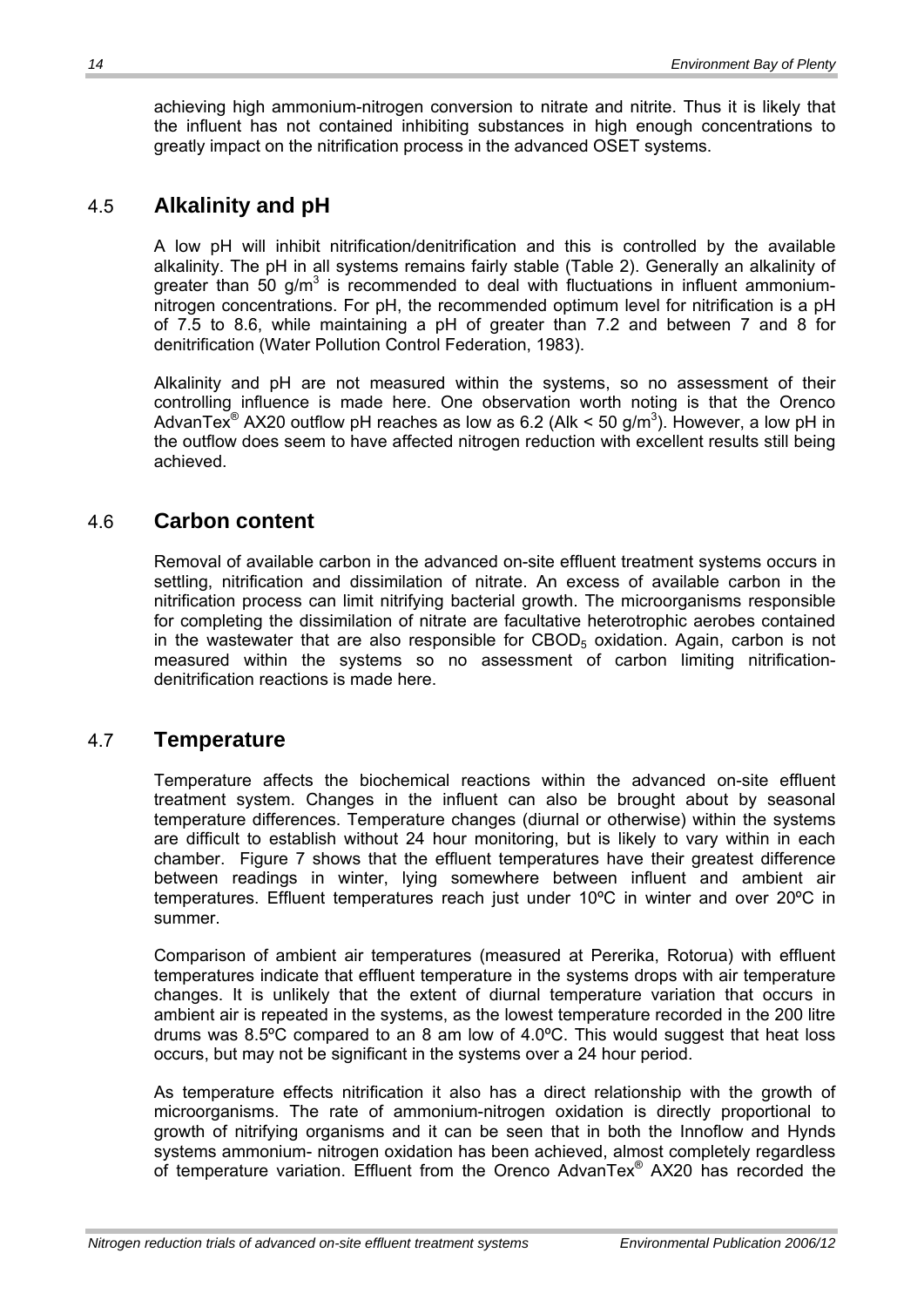

lowest temperatures (Figure 7) and yet has one of the best nitrification rates, also suggesting temperature has not had much of an impact on the TN reduction.

#### *Figure 7 Ambient air, influent and effluent temperatures*

Given the current data set, it is difficult to tell if temperature is a major limiting factor in the dissimilation process. However, denitrification has been reported to occur as low as 0ºC (Water Pollution Control Federation, 1983).





The TKN concentration is important as it dictates available carbon in the system to the quality of NH4-N to be converted. It is possible for hydrolysis/acidogenisis of the influent to be influenced by temperature. Analysis of influent data indicates that the influent make-up has changed with a change in temperature (Figure 8). In Figure 8 (a) when influent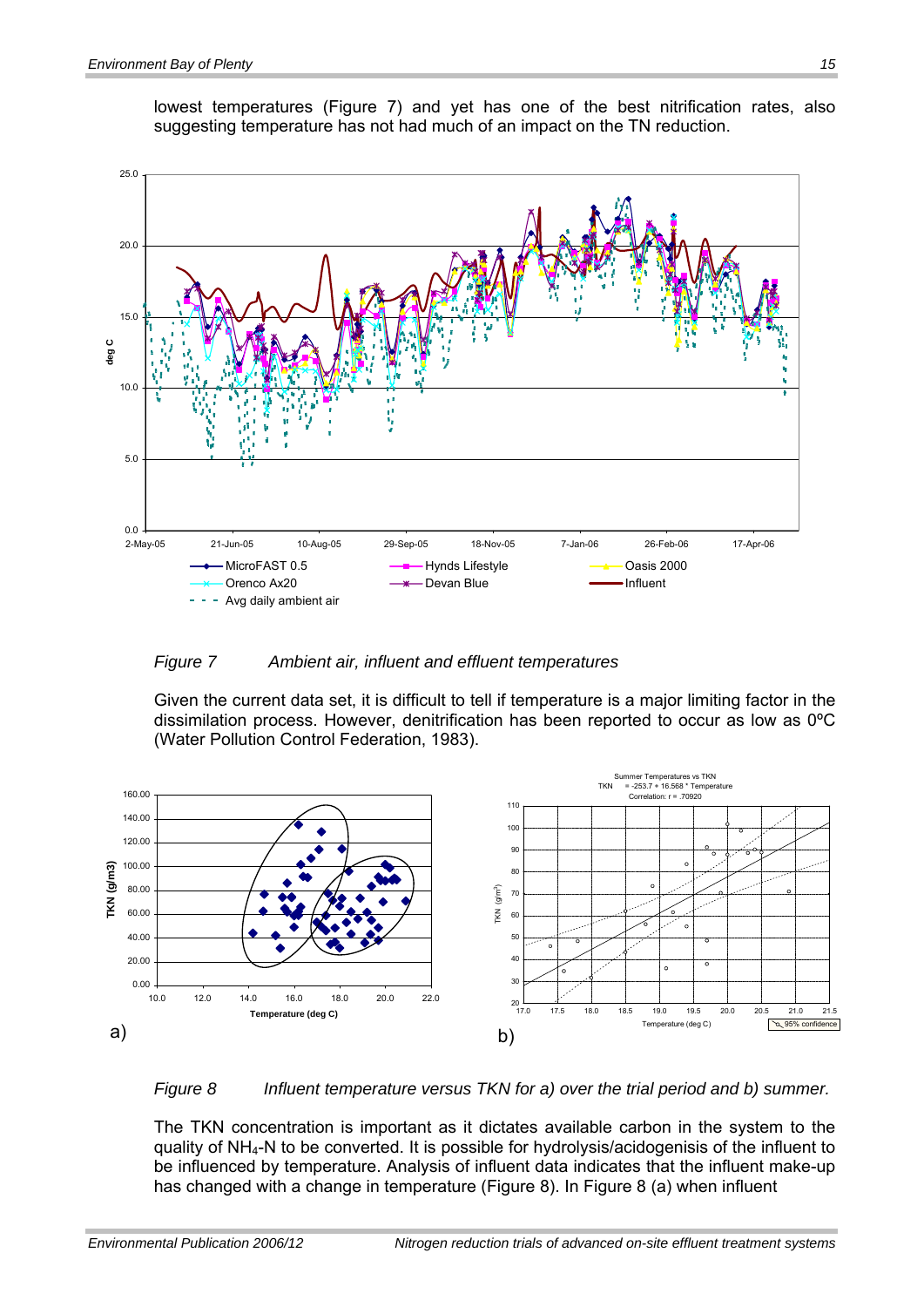temperature is plotted against influent TKN, two distinct groups of data are apparent. Inspection of the groups (minus outliers) shows that there was a distinct summer grouping (late November to mid April) and a winter grouping. Correlation of the summer grouping indicates that TKN is temperature related, however no correlation is found for the winter grouping. This would suggest that influent organic loading is more variable over the winter months, potentially impacting on the nitrification process.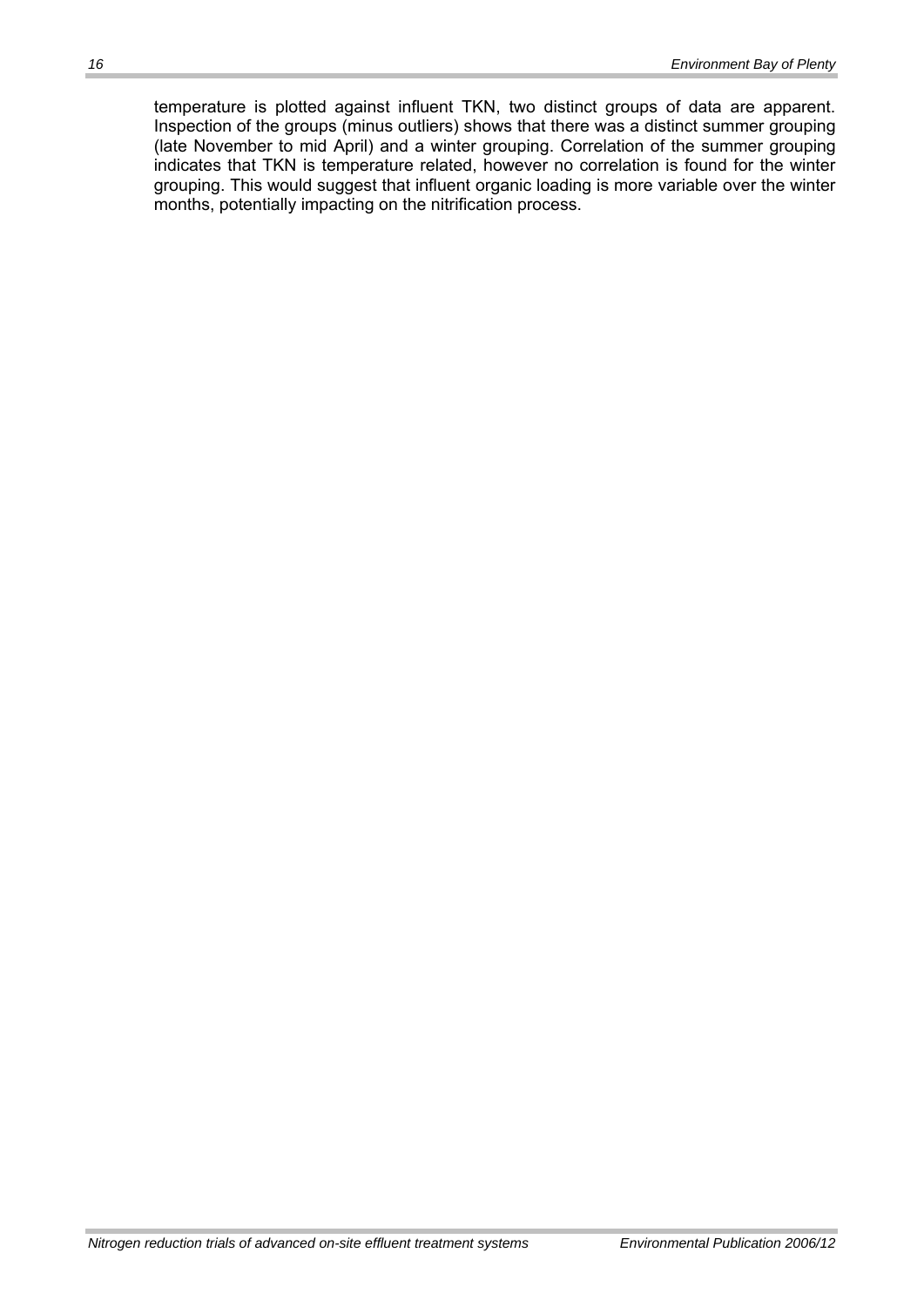## **Chapter 5: Conclusion**

A trial of five different advanced on-site effluent treatment systems has successfully provided information on the ability of these systems to reduce nitrogen, BOD and SS in domestic sewage. The focus of the trial was on the reduction of total nitrogen to meet the limits as stated in Environment Bay of Plenty and Environment Waikato regional plans.

The limit of 15 g/m<sup>3</sup> from rules 11 and 13 of Environment Bay of Plenty's On-Site Effluent Treatment Regional Plan 2006 was achieved by all systems in this trial (after settling). However only one system, Innoflow's Orenco AdvanTex<sup>®</sup> AX20, could sustain this target. It was also the only system to meet the Environment Waikato regional plan maximum permitted discharge limit of 25 g N/m<sup>3</sup>.

Several systems had problems over the trial period. The MicroFAST 0.5 had an initial installation problem, Devan Blue's installation of a woodchip based filter in their DB9000 NRS system resulted in elevated CBOD $<sub>5</sub>$  and TN concentrations. Likewise the Oasis 2000 systems results were affected</sub> by a blockage during the trial.

All systems successfully achieved the limits for  $BOD<sub>5</sub>$  and SS as set by Environment Bay of Plenty's and Environment Waikato's regional plans.

Systems took around 16 weeks for nitrogen reduction to stabilise to around target levels. When this wasn't achieved it became apparent that incorrect installation or system malfunctions had caused nitrogen reduction to fluctuate.

Environmental factors influencing the trial with the potential to compromise the efficiency of the advanced OSET systems to reduce nitrogen were explored. These potential problems included micro-organism inhibition due to toxicants in the influent, temperature extremes, variation in alkalinity and influent concentrations and loading. It is concluded that environmental factors did not have much bearing on trial results as they were the same for all systems and some systems achieved excellent nitrogen reduction.

Influent quality does not seem to have been a factor affecting the nitrification-denitrification process. However, influent is more variable over the winter months than summer. This difference is temperature driven and may affect the functioning of some systems. While temperature may affect nitrification/denitrification, the major limiting factors are alkalinity, pH and possibly the carbon content of the influent.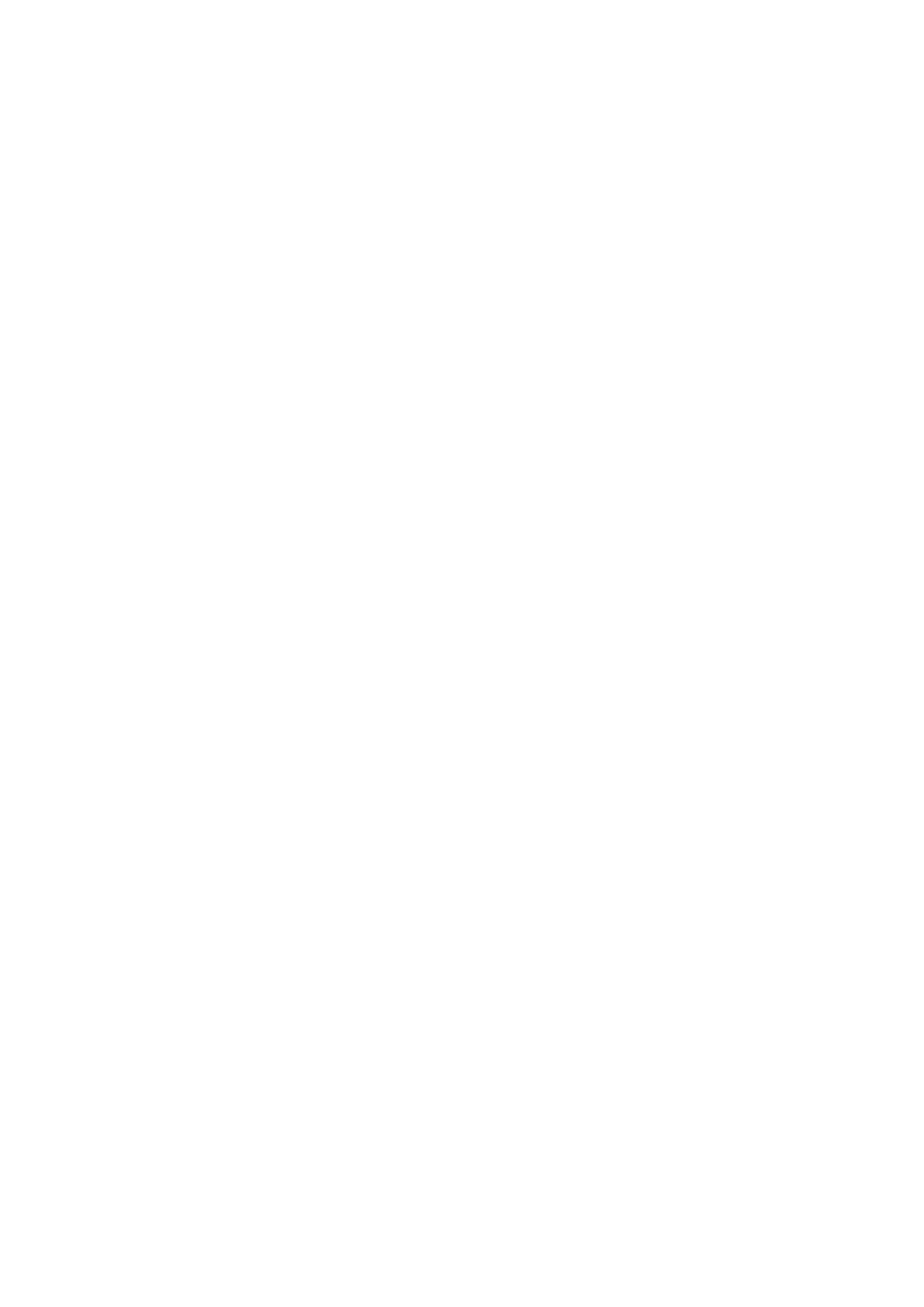### **References**

- <span id="page-25-0"></span>Bioresearches (2003): Best management Practices for On-site Wastewater Treatment Systems. Prepared by W.F. Donovan.
- Environment Bay of Plenty (2005): Proposed (Reviewed) On-site Effluent Treatment Regional Plan. Resources Planning Document 96/3.
- Fletcher, B., P. Futter and A. Lowe (2006): Testing the Performance of Advanced On-Site Effluent Treatment Systems (OSET Trial). Paper presented to NZLTC Conference 2006.
- Harrison and Grierson (2005): Wastewater Onsite Treatment Trial Plant Design & Equipment Specification. Harrison and Grierson, Reference 04.17416.1.
- NIWA (2000): Septic Tanks Leachate Study for Rotorua Lakes. NIWA Client Report: RDC00205/2.
- Waikato Regional Council (2005): Proposed Waikato Regional Plan Variation No.5 Lake Taupo Catchment. Waikato Regional Council Policy Series 2005/3.
- Water Pollution Control Federation (1983): Nutrient Control. Manual of Practice No FD-7.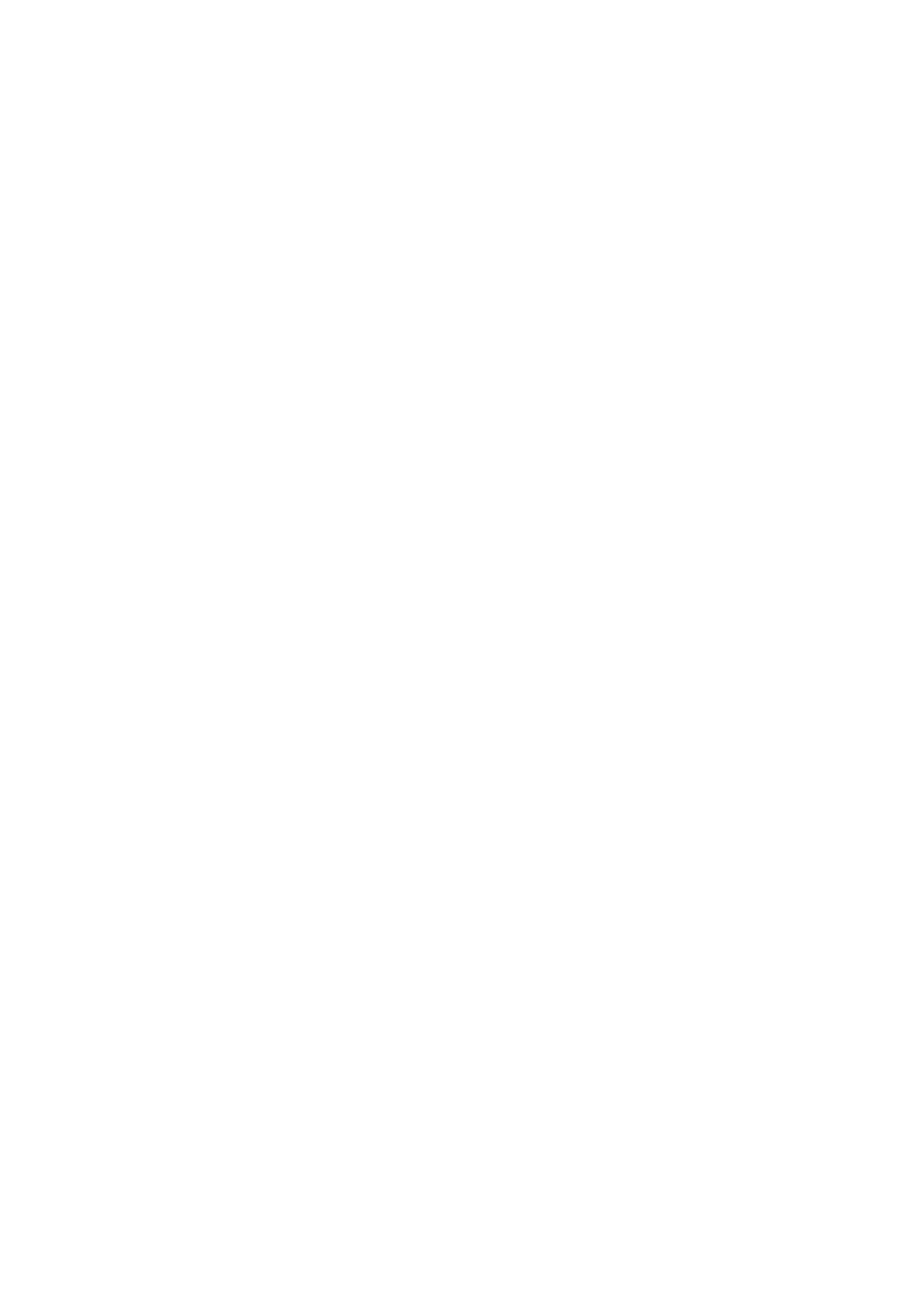# **Appendices**

Appendix I Log book – record of visits to and work done on systems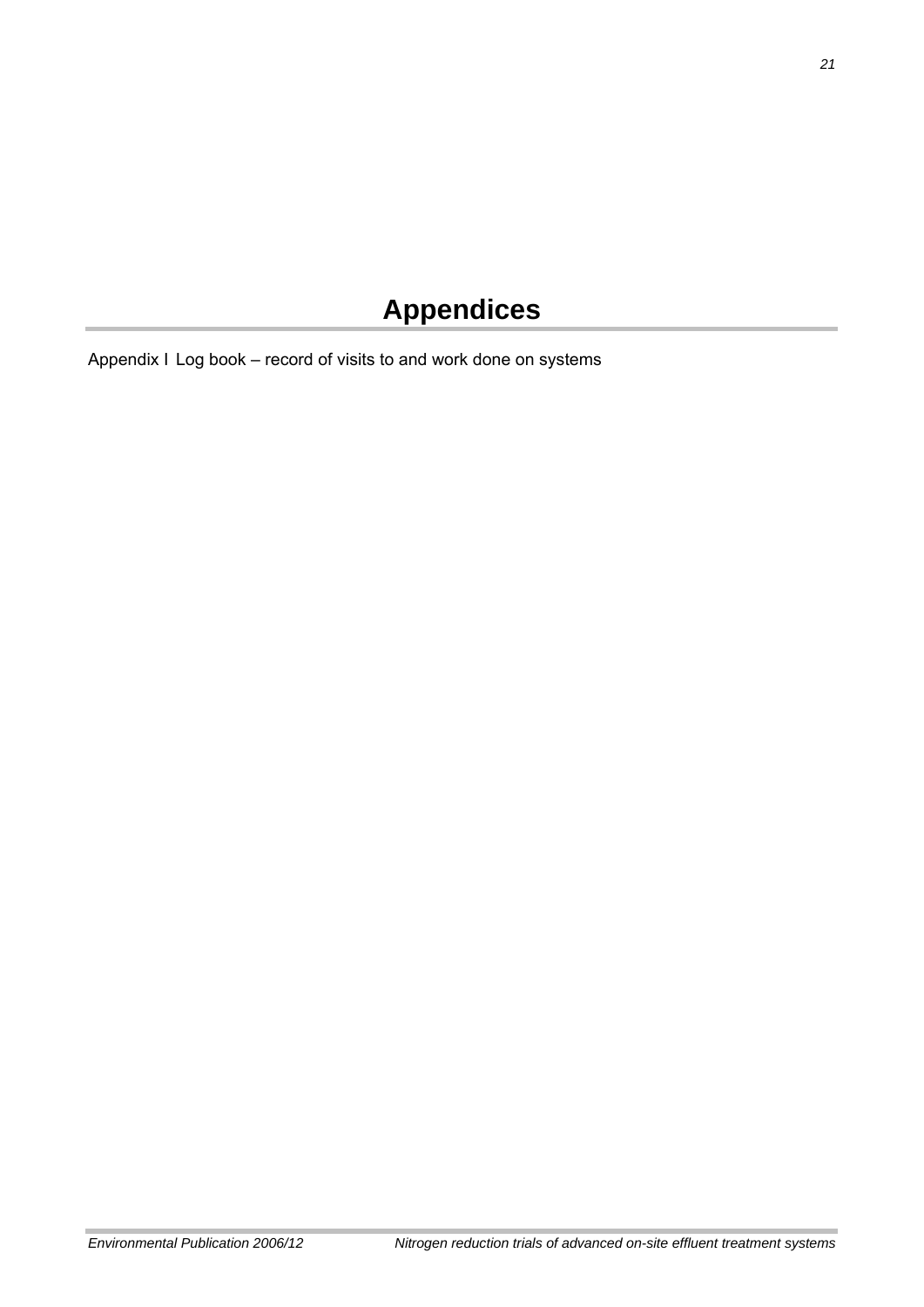### **Appendix I – Log book – record of visits to and work done on systems**

|                   | <b>OSET log book</b> |             |                            |                                           |                                                                                                                                                           |  |  |  |  |
|-------------------|----------------------|-------------|----------------------------|-------------------------------------------|-----------------------------------------------------------------------------------------------------------------------------------------------------------|--|--|--|--|
| <b>Ref</b><br>No. | <b>Date</b>          | <b>Time</b> | <b>Person/Company</b>      | <b>Nature of Visit</b>                    | <b>Comment</b>                                                                                                                                            |  |  |  |  |
| $\mathbf{1}$      | 20/05/05             | 7:00        | Andy B                     | Vf drive tripped                          | Reset drive and PLC. Pump<br>unblocked system back on line by<br>10:00am                                                                                  |  |  |  |  |
| 2                 | 23/05/05             | 9:30        | Jack LeComte               | Unblock pump 5                            | <b>Blocked with rags</b>                                                                                                                                  |  |  |  |  |
| 3                 | 26/05/05             | 9:00        | Jack LeComte               | Unblock pump 4                            | Line from pump blocked, cut line fit<br>mac union.                                                                                                        |  |  |  |  |
| 4                 | 31/05/05             | 11:00       | Devan Blue                 | System 5 had no power                     | Bplug in shed not in properly.                                                                                                                            |  |  |  |  |
| 5                 | 10/06/05             | 8:30        | Mark Mohi                  | Vf drive fault                            | Fitted extension to system 5 pipe.<br>Leak in last joint (KJ/SB informed<br>Devan Blue. System 4 Kwh meter to<br>be checked. (Townley Elect.              |  |  |  |  |
| 6                 | 13/05/05             | 10:15       | Devan Blue                 | Installed plate clarifier                 | Installed plate clarifier into irrigation<br>pump sump. Installed pressure gauge<br>to irrigation filter.                                                 |  |  |  |  |
| $\overline{7}$    | 13/06/05             | 12:10       | Devan Blue                 | Noted nitrate still lowish & Amm.<br>High | Change setting X 2 Aeration.                                                                                                                              |  |  |  |  |
| 8                 | 21/06/05             | 10:30       | <b>Hynds Environmental</b> | Check aeration and filters                | Zabel blocked so cleaned and<br>replaced                                                                                                                  |  |  |  |  |
| 9                 | 23/06/05             | 8:45        | Innoflow                   | System check                              | Checked levels; POD growth. Temp<br>monitoring to be set up by AB                                                                                         |  |  |  |  |
| 10                | 28/06/05             | 3:00        | Devan Blue                 | Check out system                          | Added sep-tech 500ml to aeration<br>tank all well.                                                                                                        |  |  |  |  |
| 11                | 1/07/05              | 10:15       | Devan Blue                 | Site visit with Lix Milne for<br>sampling | Ecogent Karl & Bill visit lab for latest<br>results.                                                                                                      |  |  |  |  |
| 12                | 6/07/05              | 16:00       | Jack LeComte               | System 5 not using Kwh                    | Found main switch on unit "OFF"<br>turned on.                                                                                                             |  |  |  |  |
| 13                | 11/07/05             | 15:30       | Andy B                     | Increase pump rates                       | Increased min speed P1 - 18 to 25:<br>P2 - 17 to 25: Done to increase daily<br>flow up from 930 litres per day.                                           |  |  |  |  |
| 14                | 19/07/05             | 14:30       | Oasis                      | Commissioning System 3                    |                                                                                                                                                           |  |  |  |  |
| 15                | 20/07/05             | 8:45        | Tony Hamon                 | All pumps tripped                         | Reset system                                                                                                                                              |  |  |  |  |
| 16                | 21/07/05             | 15:00       | Smith & Loveless           | Checked system found Aeration<br>fault.   | Put up sign                                                                                                                                               |  |  |  |  |
| 17                | 22/07/05             | 10:00       | Smith & Loveless           | Fixing system problem                     | Adjusted aeration pipe by raising<br>100mm. Need to return later to do<br>electrical mod.                                                                 |  |  |  |  |
| 18                | 22/07/05             |             | Niki J & John B            | ?? Hynds                                  | Checked aeration; changed valve for<br>clarifier (ball to gate). Cleared zabel &<br>irrigation filter. Zabel filter blocked.                              |  |  |  |  |
| 19                | 23/07/05             |             | Smith & Loveless           | Checked system after pump<br>pipe changed |                                                                                                                                                           |  |  |  |  |
| 20                | 28/07/05             |             | Smith & Loveless           | Pump pip[e unit cut shorter               |                                                                                                                                                           |  |  |  |  |
| 21                | 29/07/05             | 7:00        | Andy B                     | No flow                                   | Fault on level probe no flow till 10:00                                                                                                                   |  |  |  |  |
| 22                | 29/07/05             | 10:00       | Andy B                     |                                           | Increased min speed P1 - 25 to 30:<br>P2 - 25 to 30: max speed P1 - 79 to<br>85: P2 - 63 to 70 Done to increase<br>daily flow up from 930 litres per day. |  |  |  |  |
| 23                | 29/07/05             | 11:00       | Smith & Loveless           | <b>Process Check</b>                      | Checking unit after alteration made<br>vesterday                                                                                                          |  |  |  |  |
| 24                | 29/07/05             |             | <b>Hynds Environmental</b> | Visitors escorted to plant by JD.         | Complaint received 1/8/05 re visit and<br>S&L working on their unit.                                                                                      |  |  |  |  |
| 25                | 15/08/05             | 9:30        | Andy B                     | Pumps tripped                             | Reset back on line 9:30am                                                                                                                                 |  |  |  |  |